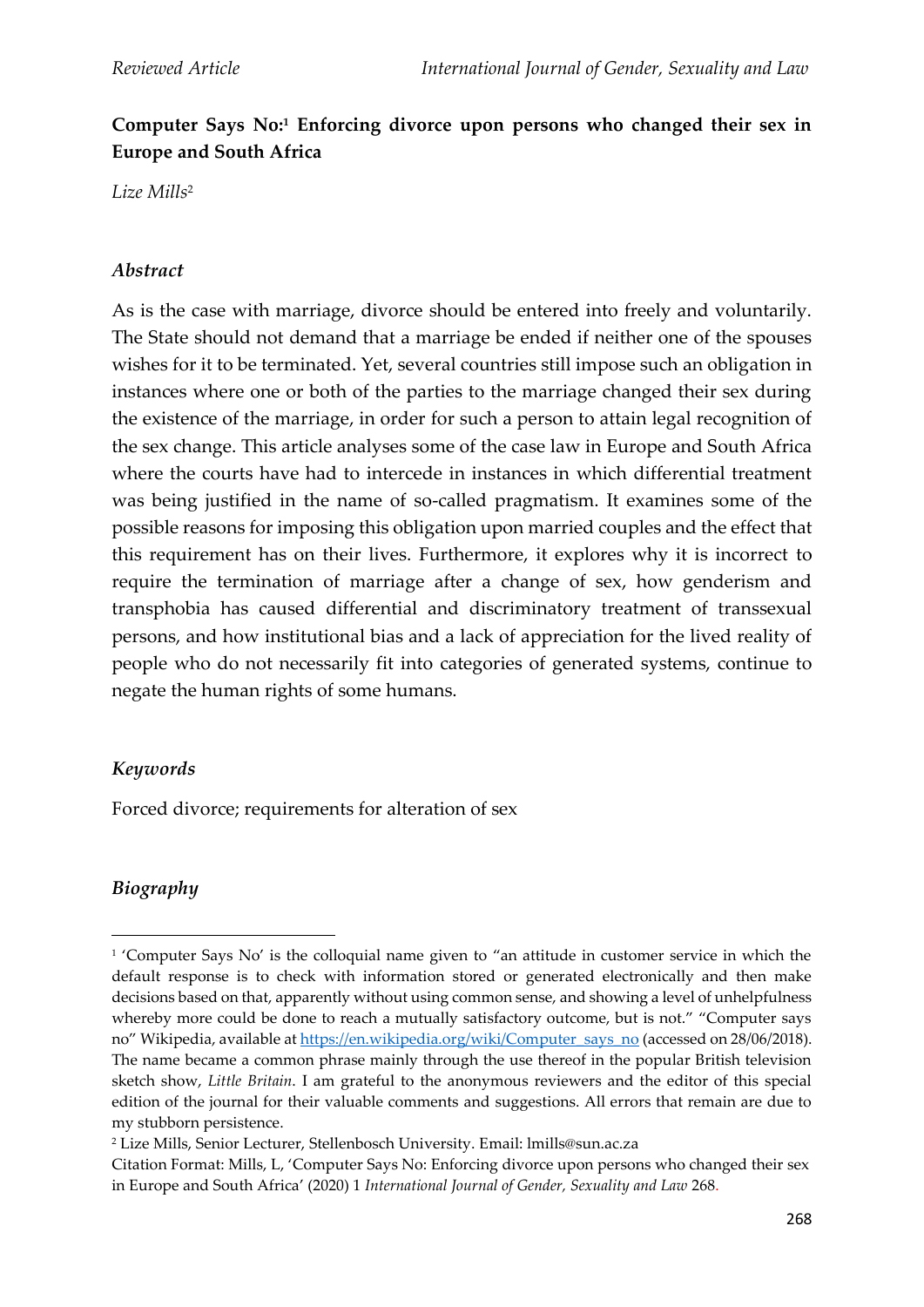Lize Mills is a senior lecturer at the Faculty of Law of Stellenbosch University, South Africa, where she tries to teach students that the law can be used to change lives, to assist the vulnerable, and to achieve justice. She believes that it is her job to empower students, enabling them to empower others. Her main research interests include that of family law, children's rights, and consumer protection in food law.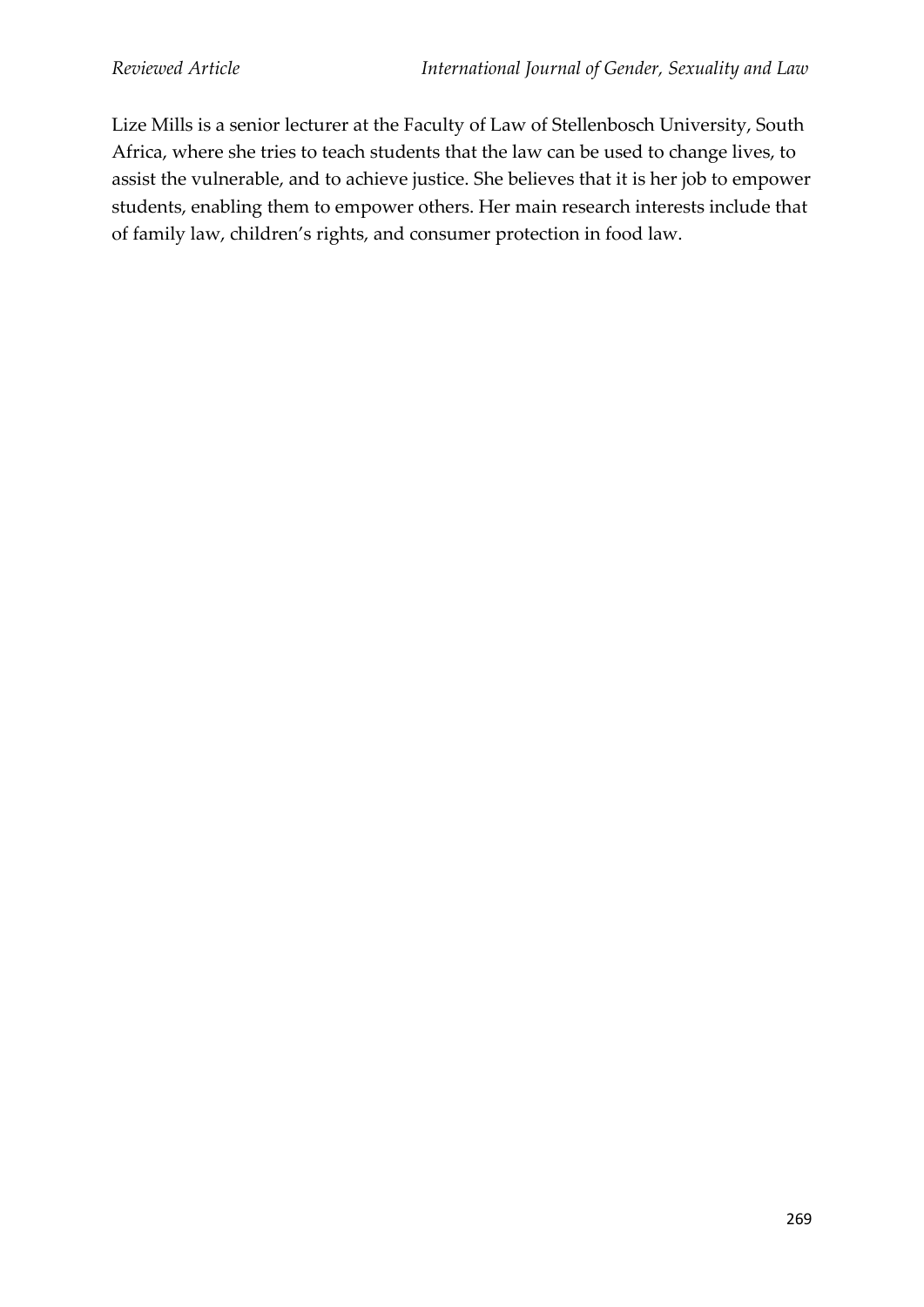## *1. Introduction*

International law protects the right to get married and establish a family. Thus, for example, it is stated in the European Convention for the Protection of Human Rights and Fundamental Freedoms (ECHR) that "[m]en and women of marriageable age have the right to marry and to found a family".<sup>3</sup> Marriage should be entered into freely and voluntary, with the consent of both parties.<sup>4</sup> It is also explained that the State should assist and protect the family unit.<sup>5</sup> Therefore, it can be said that termination of marriage through divorce also should be entered into freely and voluntary, with the consent of (at least one of) the parties. Yet, as at May 2019, 32 states in Europe and Central Asia still break up marriages and families by imposing compulsory divorce upon married couples if one of the spouses has changed their sex (Trans Rights Europe & Central Asia, 2019). 6 In these states, a person's sex change will not be given official recognition in the instance where such a person has decided to remain committed to the spouse to whom they promised to remain married. Instead, this person will have to explain why their appearance does not resemble that of the picture presented in their official identity documentation and that they are not trying deceive anyone or commit fraud, purely because the person has remained true to their wedding vows.

Fortunately, a number of states have recognised that this violation of human rights cannot be tolerated and have amended their national legal position accordingly.<sup>7</sup> Admittedly, many of these legislative amendments only were effected as a result of a court instructing the State to do so, but in these jurisdictions a married couple is no longer forced to terminate their marriage in order to enable one spouse to exercise the right to legal gender recognition. This article will briefly describe some of the domestic case law in Europe that led to the legislative amendments. It will also reflect on a recent decision of 2018 in which the Court of Justice of the European Union (CJEU) held that a UK citizen who had changed sex, cannot be required to annul the

<sup>&</sup>lt;sup>3</sup> Art 12 of the European Convention for the Protection of Human Rights and Fundamental Freedoms, 1950. See also Art 16 of The United Nations Universal Declaration of Human Rights, 1948.

<sup>4</sup> See, for example Art 23(3) of the International Covenant on Civil and Political Rights, 1966, providing that "[n]o marriage shall be entered into without the free and full consent of the intending spouses".

<sup>5</sup> See Art 10 of the International Covenant on Economic, Social and Cultural Rights, 1966; Art 23 of the International Covenant on Civil and Political Rights, 1966; and Art 18 of the African Charter on Human and Peoples' Rights, 1981.

 $6$  For example, in Japan, s  $3(1)(2)$  of the GID Act 2003 provides that trans persons "may not be married, insofar as [they intend] to obtain legal recognition" (Dunne, 2018).

<sup>7</sup> See, for example, New Zealand, Australia, Malta, Uruguay, Argentina, Mexico City, Scotland, England and Wales, and a number of other European states, as explained by (Open Society Foundations, 2014, pp. 7-8).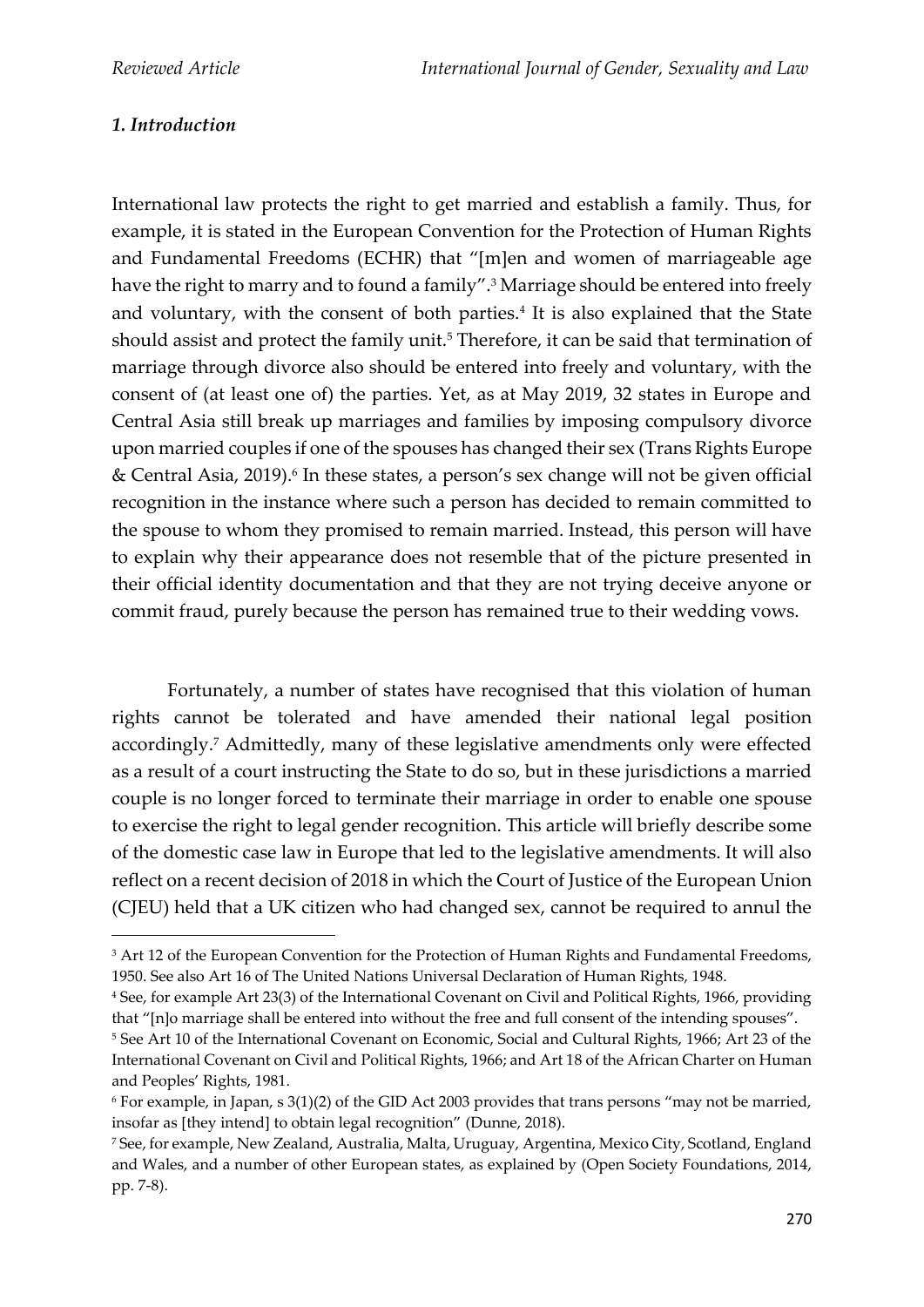marriage entered into prior to the change, in order to receive sex-specific social security benefits to which that person is entitled. (*MB v Secretary of State for Work and Pensions*, 2018). 8

The article will then focus on how a South African court had to take a different course of action: in *KOS and others v Minister of Home Affairs and others 2017*, 9 there was no legislation in force that required the dissolution of a marriage for full legal gender recognition to be provided by the State. The Court, instead, had to instruct a governmental department to adhere to, and execute its legislative duties, instructing them to provide full legal gender recognition to the applicants, as provided for in the Alteration of Sex Description and Sex Status Act. <sup>10</sup> The article seeks to reiterate why it is incorrect to require the termination of marriage post a change of sex. It will argue that genderism and transphobia are responsible for both legislation requiring divorce of a married couple subsequent to a sex change, as well as the institutional bias in governmental departments who fail to provide transgender people equal opportunities and a dignified life. This lack of appreciation for the lives of people who do not necessarily fit into categories of generated systems, continues to negate the human rights of some humans.

## *2. Forced divorce case law in Europe*

The first reported decision of this nature hails from the St Gallen District Court in Switzerland in 1996, at a time when same-sex marriages had not yet been recognised as valid in this country. Following genital surgery, a married trans woman applied to be registered as a woman but wished to remain married (Graham-Siegenthaler, 1998). The Court held that this would result in the recognition of same-sex marriage, something which the Federal Court in 1993 found to be against public policy (Graham-Siegenthaler, 1998). However, taking into account the interests of the applicant, her wife and that of the State, the Court held that such a marriage should be tolerated in this case. The Court recognised the importance of legal gender recognition and of protecting a functioning and existing marriage (Graham-Siegenthaler, 1998). As to the recognition of a marriage between persons of the same sex, the Court explained "that

<sup>8</sup> *MB v Secretary of State for Work and Pensions*, judgment of the Court (Grand Chamber) of 26 June 2018, ECLI:EU:C:2018:492, available at:

[http://curia.europa.eu/juris/document/document.jsf?text=&docid=203337&pageIndex=0&doclang=EN&mode=l](http://curia.europa.eu/juris/document/document.jsf?text=&docid=203337&pageIndex=0&doclang=EN&mode=lst&dir=&occ=first&part=1&ci) [st&dir=&occ=first&part=1&ci,](http://curia.europa.eu/juris/document/document.jsf?text=&docid=203337&pageIndex=0&doclang=EN&mode=lst&dir=&occ=first&part=1&ci) last accessed 20 July 2020.

<sup>9</sup> *KOS and others v Minister of Home Affairs and others 2017* (6) SA 588 (WCC), hereafter *KOS v Minister of Home Affairs.*

<sup>10</sup> 49 of 2003, hereafter the Alteration Act.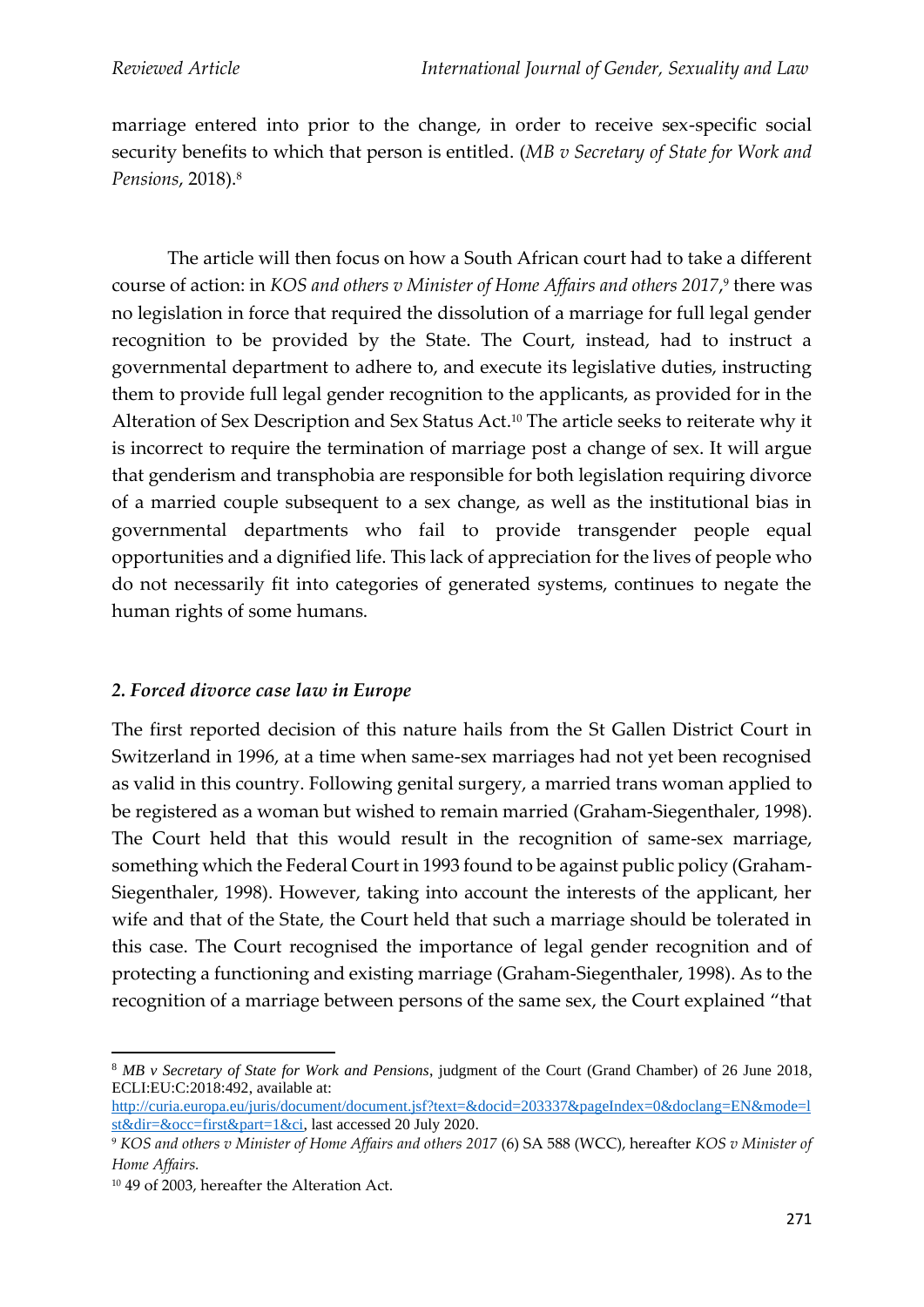with this solution, a situation was created that had *de facto* already existed" (Köhler and Ehrt, 2016, p.53).

In 2006, an Austrian court<sup>11</sup> acknowledged that Austria's Civil Code, at that point, reserved the right to marry to opposite sex couples only but regarded it as "inexplicable" that only unmarried persons could amend their entry in the register of births, deaths and marriages, subsequent to a sex change (Open Society Foundations, 2014, p. 8). In a matter decided in 2008 in Germany, the Constitutional Court found that section 8(1)(2) of the Law on the Amendment of Given Names and the Establishment of Gender in Special Cases (the Transsexual Act) of 10 September 1980 was unconstitutional in that it required persons to be unmarried as a condition for legal gender recognition. (BVerfG, Order of the First Senate of 27 May 2008, 2008); (International Commission of Jurists, 2008); (Köhler and Ehrt, 2016). In this case, the German law forced a transgender woman, who at the time of the decision of the Court, had been married for 56 years, to divorce her wife. The Constitutional Court ruled that this provision of the Transsexual Act substantially limited the transgender person's rights to human dignity, free development of personality, life and physical integrity, non-discrimination and equality before the law, as well as rights to marriage and the family as enshrined by articles  $1(1)$ ,  $2(1)$ ,  $2(2)$ ,  $3(3)$  and  $6(1)$  of the Basic Law for the Federal Republic of Germany (International Commission of Jurists, 2008)*.* Once again, the Court emphasised the importance of preserving the marriage of the petitioner and her wife, explaining that the divorce requirement contained in section 8(1)(2) of the Transsexual Act, drove their relationship into an "existential crisis", undermining its characteristic as "unchanged and irrevocably binding" (Köhler and Ehrt, 2016, p.55).

In France, the Rennes Court of Appeal in October 2012,<sup>12</sup> found that setting divorce as a requirement for official recognition of a change in sex was in breach of the right to private life, as enshrined by Article 8 of the ECHR (Köhler and Ehrt, 2016). The Court held that the validity of the marriage had to be determined at the time of its conclusion, and, since it originally involved a man and a woman, the marriage was valid (Köhler and Ehrt, 2016; International Commission of Jurists, 2012).<sup>13</sup> The Court

<sup>&</sup>lt;sup>11</sup> Austrian Constitutional Court Case V 4/06-7 (decided on 8 June 2006).

<sup>12</sup> Case No. 11/08743, 1453, 12/00535.

<sup>13</sup> However, see also decisions in Swedish courts in 2015, Case no 3201-14, 9 July 2015, confirmed in Case no 6186-14, 5 October 2015, where it was held that a trans man who gave birth to a child 12 years ago, when he was still registered as a woman, has to be registered as the "father" of the child in public records. The defendant, being the Swedish Tax Agency, had designated the petitioner as "biological mother," and refused to change its records. Relying on, *inter alia*, the presumption that the person who gave birth to a child was always presumed to be the mother, the Tax Agency refused to register the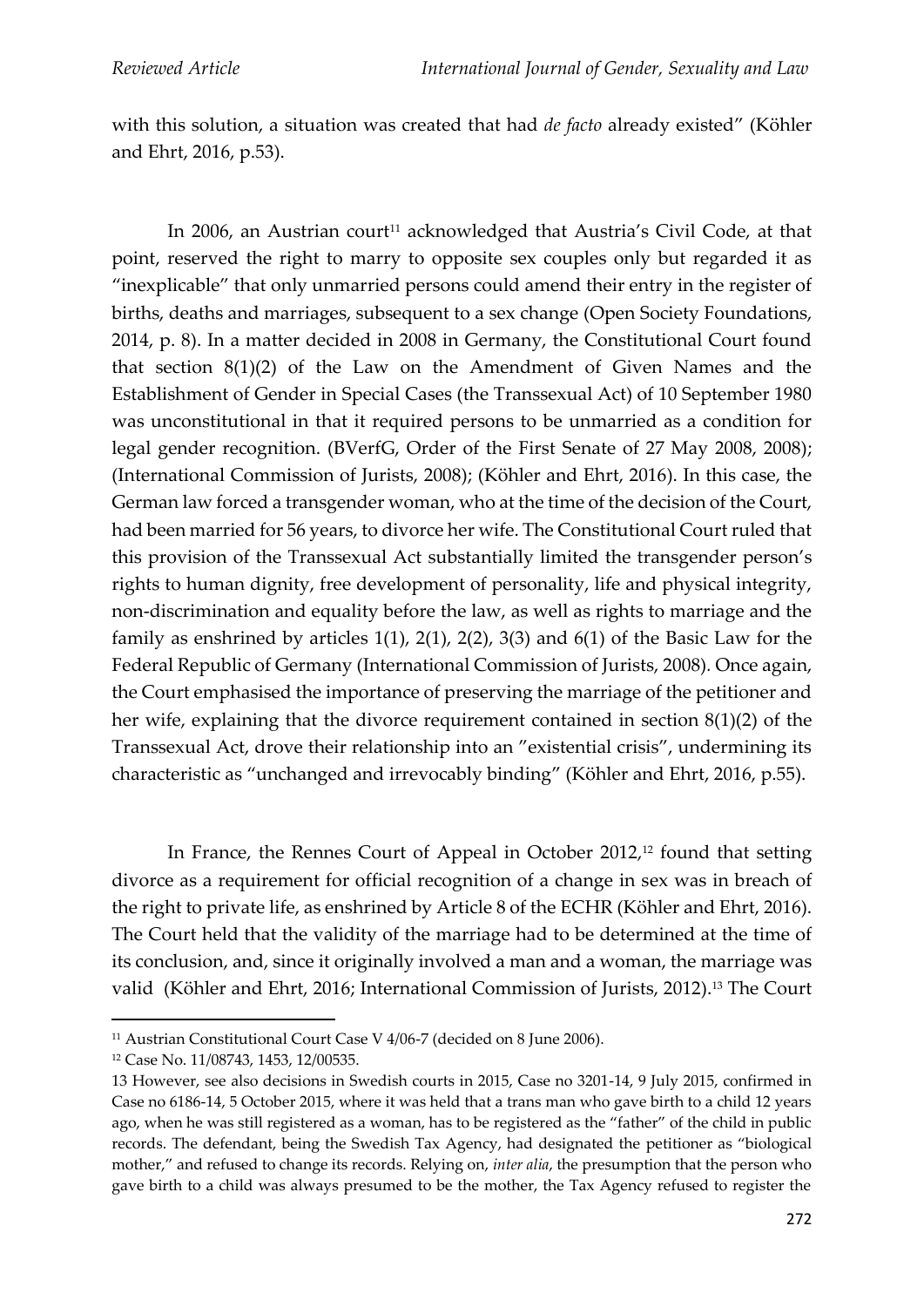also said that it was unnecessary to rectify the couple's marriage certificate, since the trans spouse's birth certificate already stated that she was married (Köhler and Ehrt, 2016). In 2015, in Italy, the Supreme Court held<sup>14</sup> that transgender marriages had to remain valid until Parliament introduced a legally recognized union that was substantially equivalent to marriage for persons of the same sex (Köhler and Ehrt, 2016). The rules on the automatic dissolution of marriage in instances where one of the spouses changed their legal gender breached Article 2 of the Italian Constitution, which guaranteed "the inviolable rights of the person, both as an individual and in the social groups where human personality is expressed" (Köhler and Ehrt, 2016, p.56). The Italian Supreme Court found forced divorce as a consequence of legal gender recognition of one of the partners, to be unconstitutional as long as there is no equivalent institution to a marriage guaranteeing substantially the same rights to the spouses (Köhler and Ehrt, 2016).

Following this line of reasoning, in the case of *Hämäläinen v Finland*, <sup>15</sup> the European Court of Human Rights (ECtHR) found that a divorce requirement attached to legal gender recognition does not cause a violation of the ECHR in instances where the possibility exists of converting a marriage into a comparable institution, such as a registered partnershipCITATION Köh16 \l 1033 (Köhler and Ehrt, 2016) (*Hämäläinen v. Finland*, 2014). The applicant was a trans woman, who had married prior to her gender reassignment. A child was born to this couple from this marriage. Upon her application to have her status changed to female, the local registry office denied her request, based on legal provisions that required the spouses' agreement to turn their marriage into a registered partnership, or terminate their marriageCITATION Köh16 \l 1033 (Köhler and Ehrt, 2016). The applicant appealed, claiming that her wife was

petitioner as the "father". The Swedish courts held that to keep the petitioner registered as the "biological mother" contradicted the decision to fully recognise his gender as a man, and has the potential to breach his right to respect for private life in terms of Article 8 of the ECHR. Although the petitioner had given birth before changing his sex, the principle of full legal gender recognition, as well as the need to protect the privacy of the child, outweighed the public interest in assigning a 'biological mother' to each child (Köhler and Ehrt, 2016); (Sørlie, 2017). As a result, it can be said that in this case, the sex of the person at the point when the birth took place, became irrelevant, since full gender recognition needs to be given to the person. In the case of questioning the validity of a marriage, many courts have focussed on the sex of the persons at the point of time when the marriage was concluded. In contradistinction, an English High Court, in September 2019 (*The Queen (on the application of TT) v Registrar General for England and Wales* [2019] EWHC 2384), held that a man who gave birth to his son in 2018, could not be registered as the "father" on the child, since he was the person who gave birth to the child and such a person is regarded as the "mother" by the law. An analysis of these cases fall outside the scope of this article but definitely warrants further discussion.

<sup>14</sup> Cassazione Civile, sez. I, sentenza 21/04/2015 n° 8097.

<sup>&</sup>lt;sup>15</sup> Hämäläinen v. Finland, judgment of the Court (Grand Chamber) of 16 July 2014, case number 37359/09, available a[t https://hudoc.echr.coe.int/eng#{%22itemid%22:\[%22001-145768%22\]}](https://hudoc.echr.coe.int/eng#{%22itemid%22:[%22001-145768%22]}) , last accessed 20 July 2020.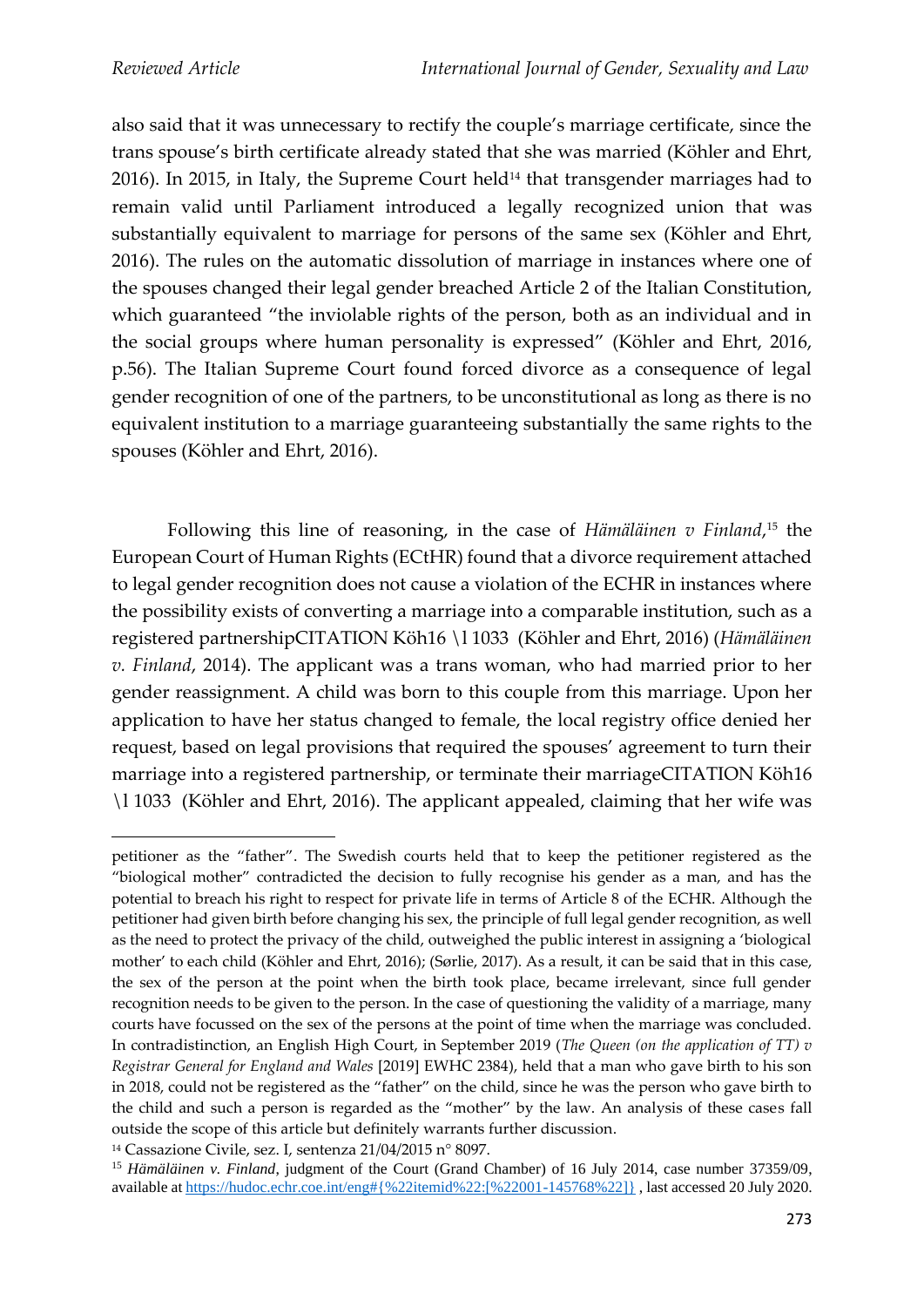perfectly entitled to withhold consent to convert their marriage into a registered partnership, since they both preferred to remain married. A divorce would be against their religious convictions, whilst a registered partnership did not provide the same security as marriage and would mean, among other things, that their child would be placed in a different situation from children born in wedlock (*Hämäläinen v. Finland*, 2014). Both the Finnish courts, as well as the ECtHR $16$  rejected this claim, finding that that registered partnership offered the applicant and her family a similar level of protection to that afforded by marriage. Further, had her claim had been accepted, that would have led to the recognition of a *de facto* same-sex marriage (Köhler and Ehrt, 2016, p.57). The Court examined the particular arrangements that were in place in Finland and concluded that they were sufficiently protective of the couple's interests. As a result, there was no violation of Article 8 of the ECHR.

In a dissenting opinion, three judges found that the applicant lacked a real choice in this matter, emphasising the problematic practice of setting two human rights, namely the right to legal gender recognition and the right to marriage, against each other. To their mind, the majority did not sufficiently consider the role of the applicant's and her wife's religious convictions against divorce, nor did it reflect on the emotional hardship that the dissolution of this marriage would cause the couple (*Hämäläinen v. Finland*, 2014); (Open Society Foundations, 2014). The preservation of their marriage, which was a *fait accompli,* did not hurt public morals in any way, others' rights and freedoms would be unaffected if the trans applicant and her wife remained married, and the institution of marriage would not be jeopardized (*Hämäläinen v. Finland*, 2014); (Open Society Foundations, 2014); (Köhler and Ehrt, 2016).

## *3. MB v Secretary of State for Work and Pensions***<sup>17</sup>**

*3.1 The Gender Recognition Act 2004 of the United Kingdom*

[st&dir=&occ=first&part=1&ci](http://curia.europa.eu/juris/document/document.jsf?text=&docid=203337&pageIndex=0&doclang=EN&mode=lst&dir=&occ=first&part=1&ci) , last accessed 20 July 2020,hereafter the *MB* decision.

<sup>16</sup> At paras 84-85.

<sup>17</sup> *MB v Secretary of State for Work and Pensions*, judgment of the Court (Grand Chamber) of 26 June 2018, ECLI:EU:C:2018:492, available at a security and a security and a security and a security and a security and a security and a security and a security and a security and a security and a security and a security and a securit [http://curia.europa.eu/juris/document/document.jsf?text=&docid=203337&pageIndex=0&doclang=EN&mode=l](http://curia.europa.eu/juris/document/document.jsf?text=&docid=203337&pageIndex=0&doclang=EN&mode=lst&dir=&occ=first&part=1&ci)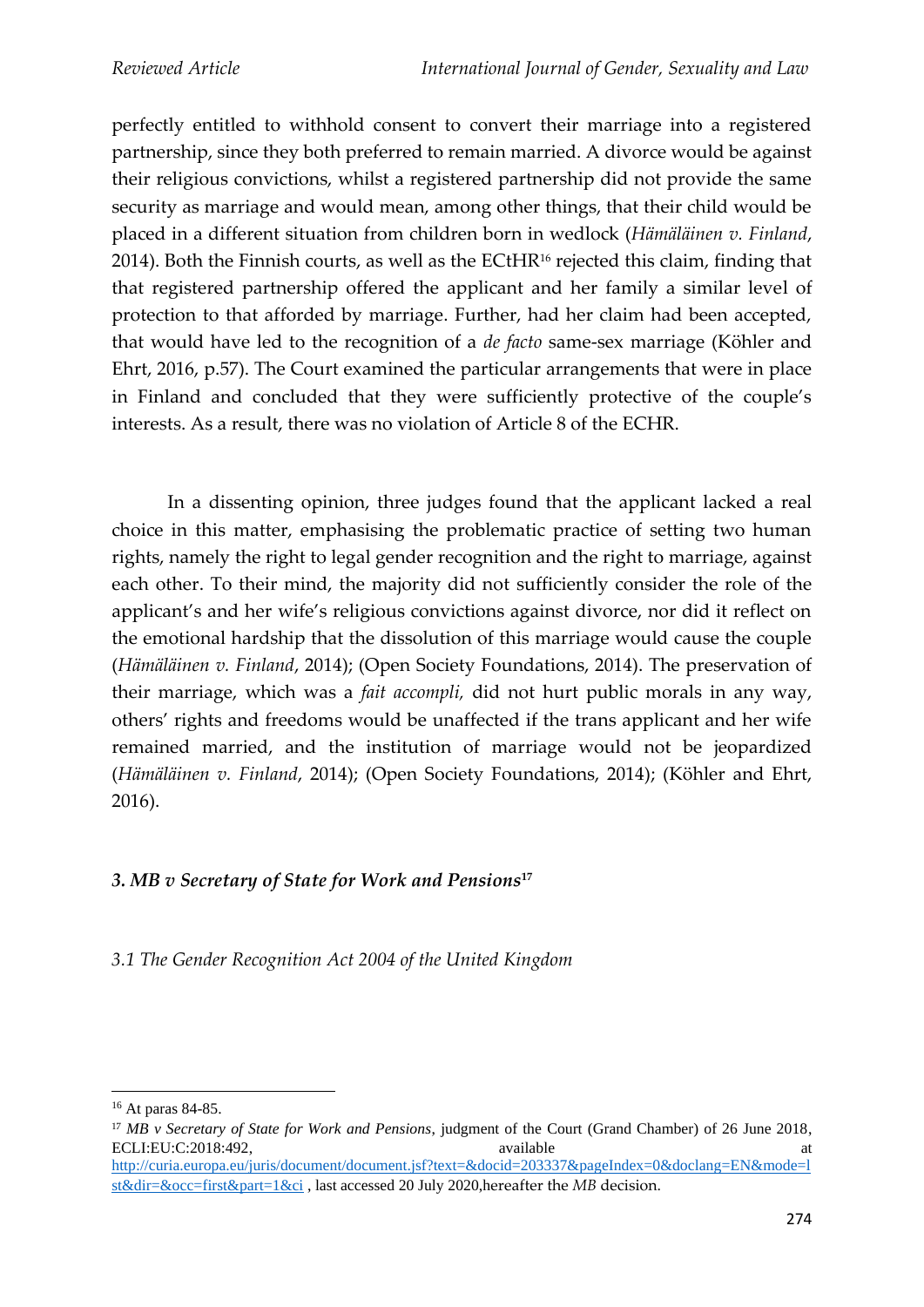Since 2004, the United Kingdom's (UK) Gender Recognition Act (GRA) has enabled transgender persons over the age of 18 to apply for a Gender Recognition Certificate if such a person had been living in the other gender or changed gender in the UK or under the law of a country or territory outside the UK.<sup>18</sup> In terms of sections 2 and 3 of the GRA, a person must: have or must have had gender dysphoria; have lived in the acquired gender throughout the period of two years ending with the date on which the application is made; intend to continue to live in the acquired gender until death, and submit several supporting documentation from medical practitioners. Section 3 further requires, *inter alia,* from the applicant a statutory declaration as to whether or not the applicant is married.<sup>19</sup> Prior to amendments in 2014, the GRA provided that, should a successful applicant have been unmarried, he or she would have been issued a full gender recognition certificate, entitling such a person to assume "the acquired gender" for all purposes.<sup>20</sup> However, should an applicant have been married, an interim gender recognition certificate would have been issued.<sup>21</sup> A full gender certificate would have only been issued upon the annulment of the marriage of the applicant.<sup>22</sup>

### *3.2 The facts*

MB, assigned male at birth in 1948, married her wife in 1974. She began to live her life as a woman in 1991 and in 1995 underwent sex reassignment surgery.<sup>23</sup> MB and her wife wish to remain married and for this reason, she never was able to receive a full certificate of her change of gender. As a result, even though her physical, social and

<sup>18</sup> S 1 of the GRA. For the purposes of this article, the version that was applicable to the facts of the *MB*  case, will be discussed. The GRA does not provide for a new birth certificate to be issued to such a person, as is the case in terms of the South African Alteration of Sex Description and Sex Status Act. The GRA has been amended on a number of occasions.

 $19$  S 3(6)(a). In 2005 the provision was amended to also require a declaration if the person was a partner in terms of the Civil Partnership Act 2004.

 $20 S 4(2)$  read with s 9(1). The "acquired gender" is explained as "so that, if the acquired gender is the male gender, the person's sex becomes that of a man and, if it is the female gender, the person's sex becomes that of a woman".

<sup>21</sup> S 4(3). S 4 has been amended by the Marriage (Same Sex Couples) Act 2013 and it now provides that a full gender recognition certificate may be issued to a married applicant if their spouse consents. See also (Hamilton, 2019).

<sup>&</sup>lt;sup>22</sup> In terms of Schedule 2 of the GRA. The court that granted the decree of nullity, also had to issue the full gender recognition certificate in terms of s 5 of the GRA.

<sup>23</sup> The term used by the CJEU at para 16 of the judgment.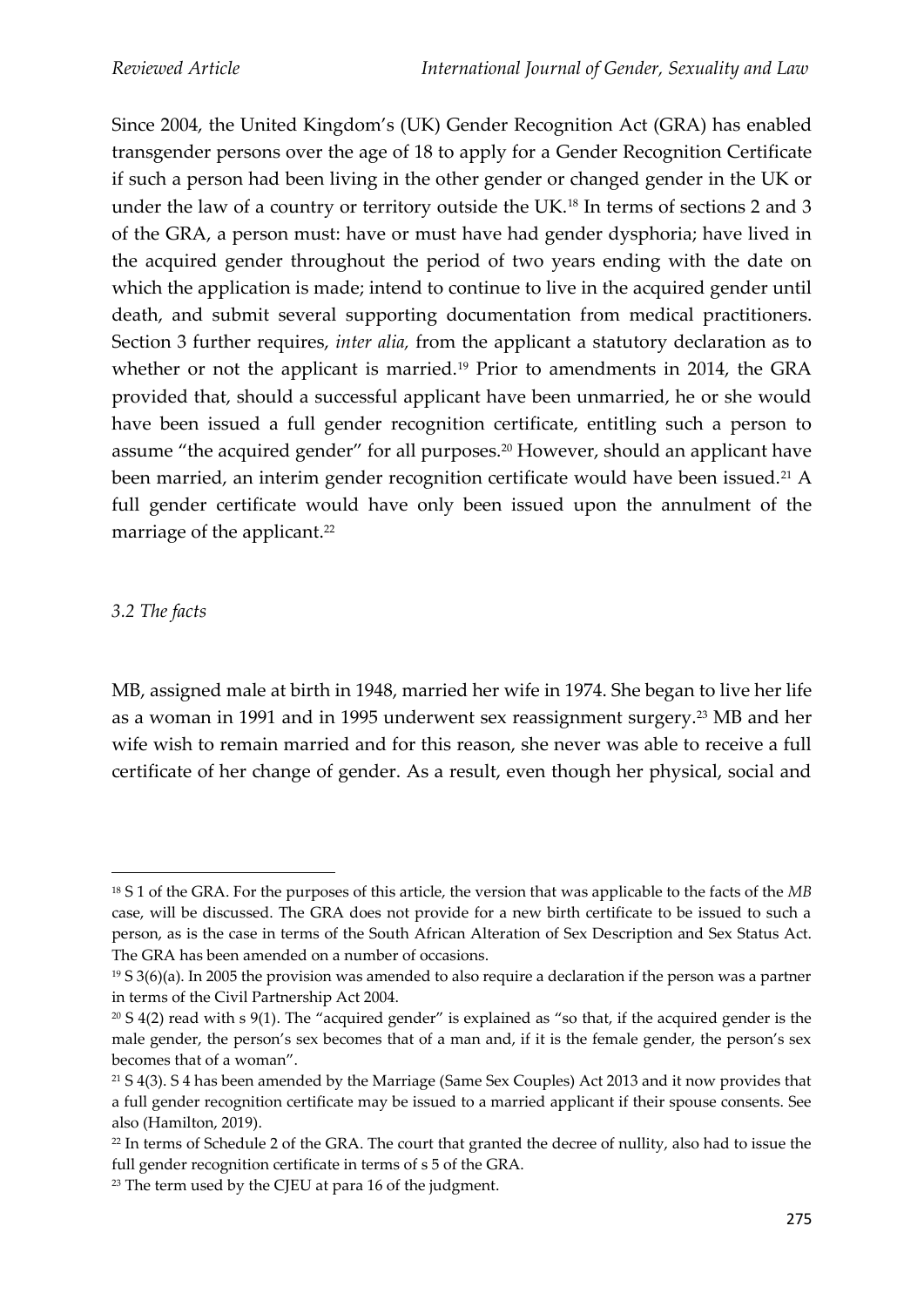psychological features met the requirements of the GRA, she was still considered a man, merely because she did not want to have her marriage annulled.<sup>24</sup>

In 2008, MB turned 60. In terms of UK legislation applicable at the time, <sup>25</sup> a woman born before 6 April 1950 became eligible for the State retirement pension at the age of 60. A man born before 6 December 1953 became eligible at the age of 65. MB's application for such a pension was denied on 2 September 2008, based on the fact that, in the absence of a full gender recognition certificate, she could not be treated as a woman for the purposes of determining her statutory pensionable age.<sup>26</sup> MB's appeals against this decision were also dismissed by the First-tier Tribunal, the Upper Tribunal and the Court of Appeal.<sup>27</sup>

Upon MB's appeal to the Supreme Court of the United Kingdom in 2016, the Secretary of State for Work and Pensions submitted that, in terms of European case law<sup>28</sup> and the ECHR, States are required to recognise the acquired gender of transsexual persons, but not required to allow marriages between same-sex couples. It was argued that maintaining the traditional concept of marriage as being a union between a man and a woman could justify making recognition of a change of gender subject to such a condition.<sup>29</sup> The Supreme Court was divided on the matter and decided to stay the proceedings at national level, referring the matter to the CJEU for a preliminary ruling. As a result, the CJEU was tasked with answering this question:

"'Does Council Directive 79/7/EEC preclude the imposition in national law of a requirement that, in addition to satisfying the physical, social and psychological criteria for recognising a change of gender, a person who has changed gender must also be unmarried in order to qualify for a State retirement pension?"<sup>30</sup>

 $24$  In terms of s 11(c) of the Matrimonial Causes Act 1973, in its version applicable to the case, a valid marriage could legally exist only between a male and a female. The Marriage (Same Sex Couples) Act 2013 only came into force on 10 December 2014.

<sup>25</sup> Section 44, read with section 122 of the Social Security Contributions and Benefits Act 1992, and read with Schedule 4, paragraph 1, of the Pensions Act 1995.

<sup>26</sup> Paras 16 to 19 of the judgment.

<sup>27</sup> Para 20.

<sup>28</sup> It was submitted that in the case of *Hämäläinen v Finland*, CE:ECHR:2014:0716JUD003735909 (ECtHR, 16 July 2014) the European Court of Human Rights recognised that Member States may make recognition of a change of gender conditional on the annulment of that person's marriage. See para 24 of the *MB* decision.

<sup>29</sup> Para 24.

<sup>30</sup> Para 25.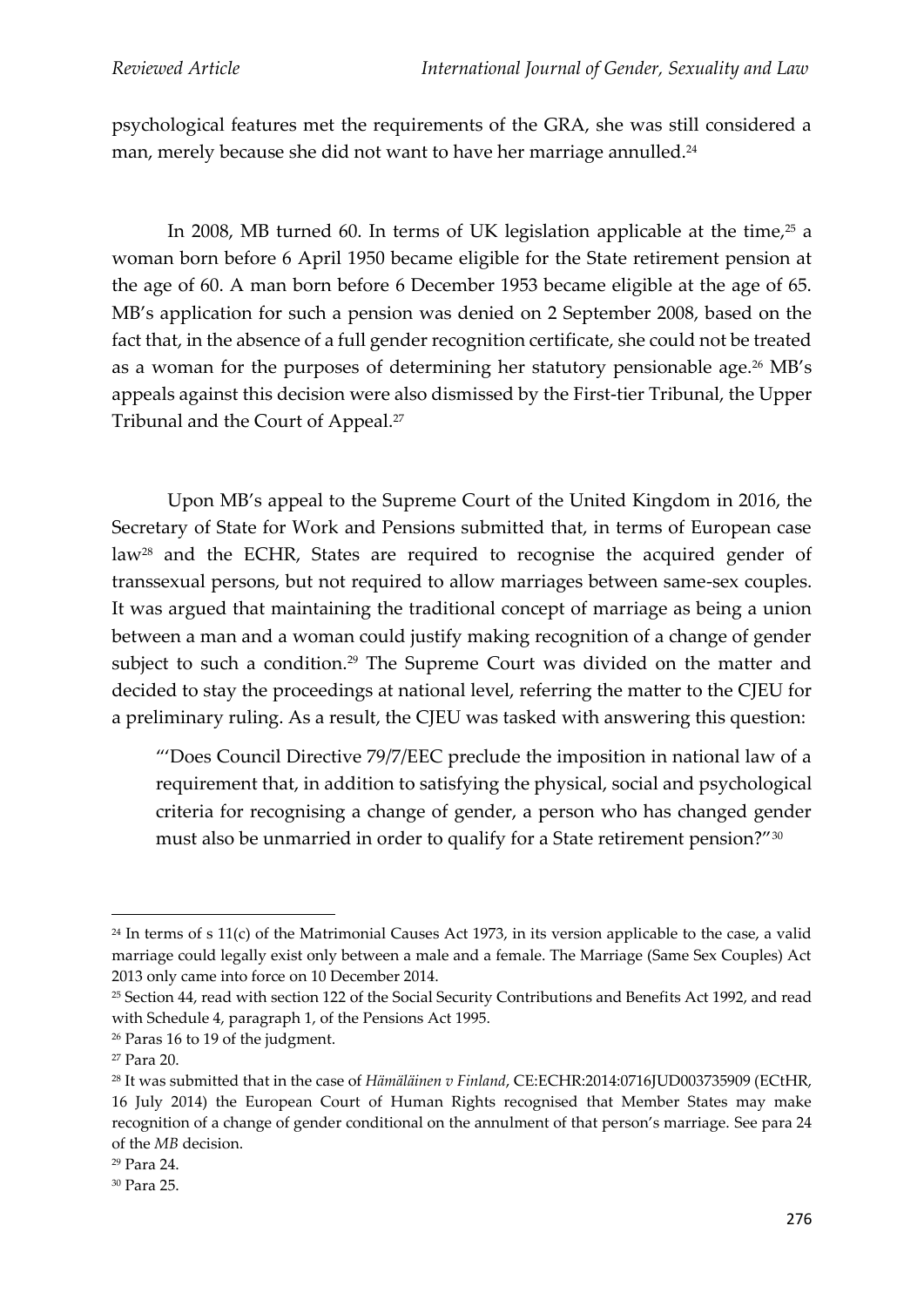## *3.3 The judgment*

The CJEU made it clear that the question that it had to answer, concerned "only the conditions for entitlement to the State retirement pension" and not whether the legal recognition of gender change may be conditional on the annulment of a marriage entered into before that change of gender.<sup>31</sup> In this respect, the CJEU conceded that EU law does not detract from the competence of Member States in matters of civil status and legal recognition of the change of a person's gender. However, Member States still have to comply with EU law when exercising that competence, and, in particular, with the provisions relating to the principle of non-discrimination.<sup>32</sup> Article 4 of Council Directive 79/7/EEC provides that "there shall be no discrimination whatsoever on ground of sex either directly, or indirectly by reference in particular to marital or family status".<sup>33</sup> This means that one person cannot be "treated less favourably on grounds of sex than another person is, has been or would be treated in a comparable situation".<sup>34</sup>

The Court found that in this case, access to pension funds were made dependent on the annulment of marriage: due to the provisions of the GRA, access to a State retirement pension by persons who have changed gender depended on the annulment of the marriage into which they may have entered before that change. By contrast, that marriage annulment condition did not apply to persons who have retained their birth gender and are married.<sup>35</sup> The purpose of the marriage annulment condition<sup>36</sup> was unrelated to the pension scheme.<sup>37</sup> As a result, the Grand Chamber of the CJEU came to the conclusion that the national legislation provided less favourable treatment to persons who changed gender after marrying, than to persons who did not change gender and remain married, even though such persons are in comparable

<sup>31</sup> Para 27.

<sup>32</sup> Para 29.

<sup>&</sup>lt;sup>33</sup> Council Directive of 19 December 1978: On the progressive implementation of the principle of equal treatment for men and women in matters of social security (79/7/EEC), available at [https://eur](about:blank)[lex.europa.eu/eli/dir/1979/7/oj](about:blank) (last accessed on 6/12/2018).

 $34$  The Court referring at para 34 to the definition of "direct discrimination" as found in Article 2(1)(a) of Directive 2006/54/EC of The European Parliament and of The Council of 5 July 2006 on the implementation of the principle of equal opportunities and equal treatment of men and women in matters of employment and occupation (recast).

<sup>35</sup> Para 36.

<sup>&</sup>lt;sup>36</sup> Namely to avoid marriage between persons of the same sex.

<sup>37</sup> Para 46.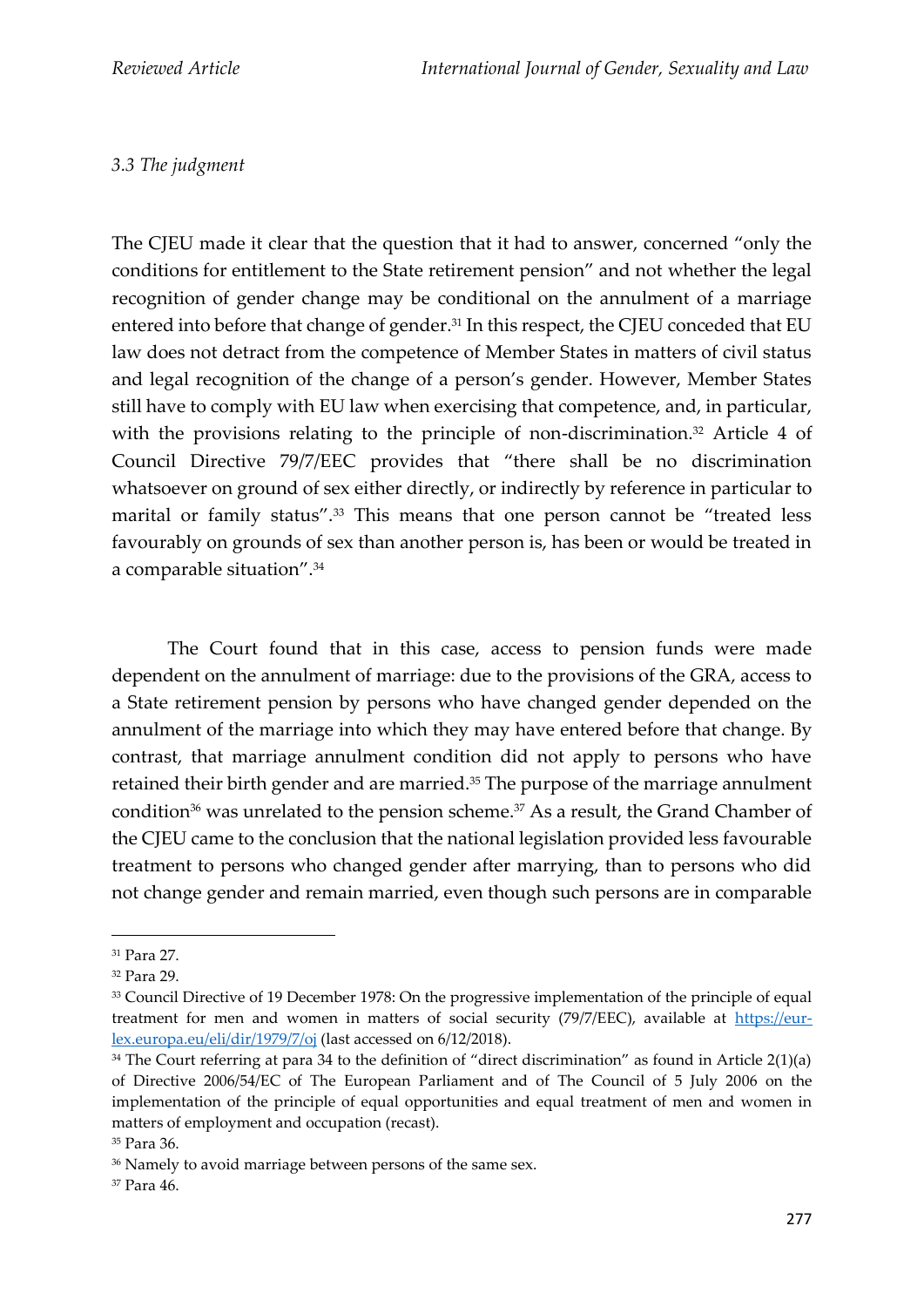situations.<sup>38</sup> The Court held that this discrimination based on sex was prohibited by Directive 79/7.<sup>39</sup>

#### *4. KOS v Minister of Home Affairs*

*4.1 The Alteration of Sex Description and Sex Status Act*

In September 2017, the Western Cape Division of the South African High Court delivered a judgment in which it essentially directed the Department of Home Affairs to adhere to and execute its legislative duties. In order to understand the facts of this decision, the provisions of and the clear facilitation of the implementation of rights in terms of the Alteration Act, must first be understood. It must also be emphasised that the provisions of this act came into operation in March 2004. In terms of section 2(1), a "person whose sexual characteristics have been altered by surgical or medical treatment or by evolvement through natural development resulting in gender reassignment, or any person who is intersexed may apply to the Director-General of the National Department of Home Affairs for the alteration of the sex description on his or her birth register". This means that the person will be able to change the descriptor originally affixed to his or her birth certificate to the one which more accurately describes the sex with which the person identifies. Such an application must be accompanied by certain documentation, which may include reports by medical practitioners and psychologists or social workers.<sup>40</sup> The Alteration Act also clearly provides that the consequences of a successful application for the alteration of someone's sex description are that, from the date of the recording of the alteration, such a person will be deemed for all purposes to be a person of the "new" sex description.<sup>41</sup> Of particular importance for the purposes of the topic in the *KOS* matter, is section 3(3), which stipulates that any rights and obligations that have been acquired by or accrued to such a person before the alteration of his or her sex description, are

<sup>38</sup> Para 48.

<sup>39</sup> Para 52.

 $40 S 2(2)$  of the Alteration Act. Should the application be refused, in terms of s  $2(3) - (5)$  of the Act, the Director-General must furnish reasons for the decision and the applicant may appeal to the Minister of Home Affairs for assistance. Should the appeal be refused, the applicant may, in terms of  $s$  2(6) – (10), turn to the magistrate of the district in which he or she resides for an order directing the change of his or her sex description.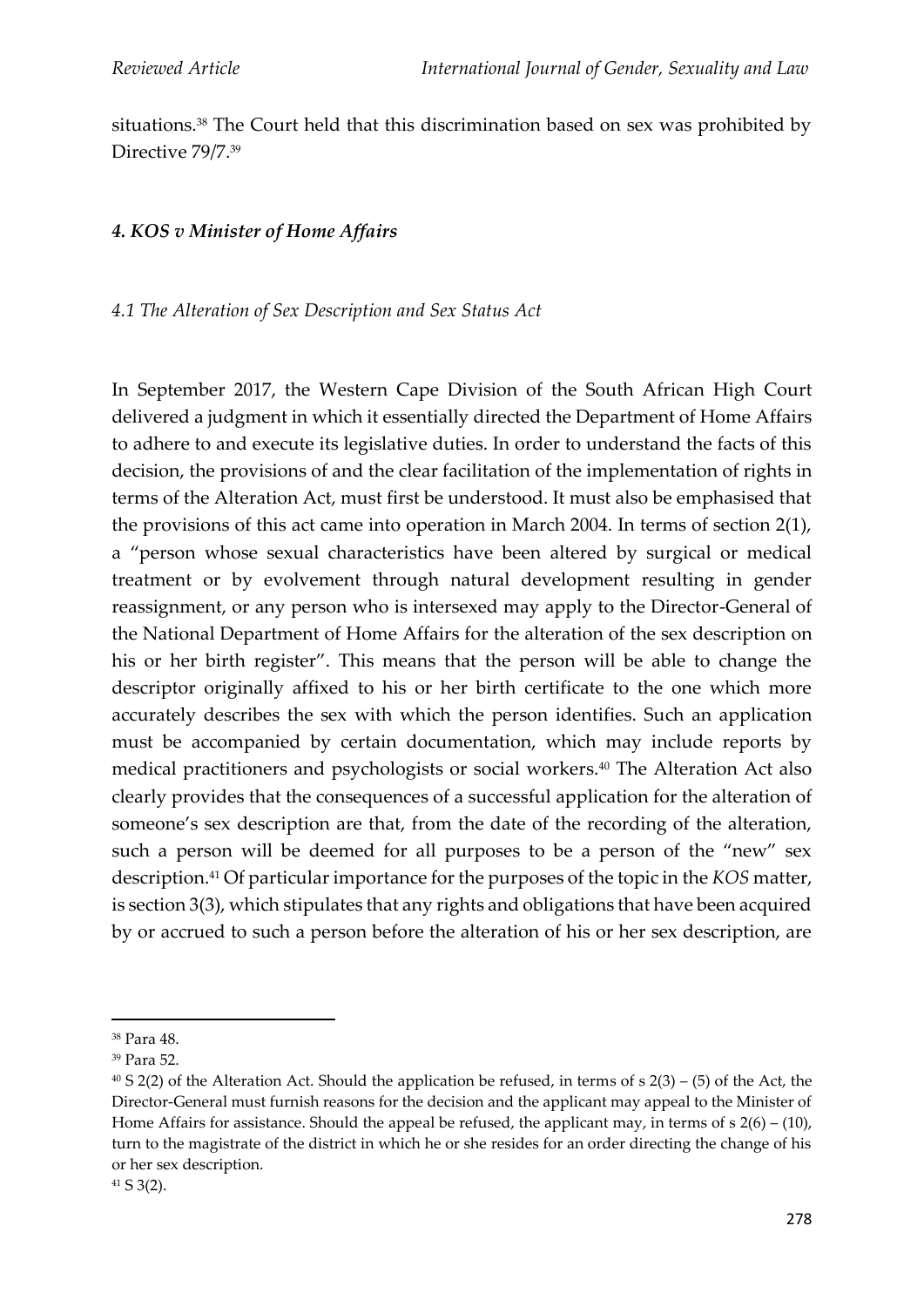not adversely affected by the alteration. The Act clearly does not apply with retrospective effect.

*4.2 The facts<sup>42</sup>*

The first, third and fifth applicants in the matter were all persons who sought to alter their sex description in terms of the Alteration Act. Their respective spouses were the second, fourth and sixth applicants.<sup>43</sup> The first, third and fifth applicants married their spouses prior to surgical and/or medical treatment that altered their sexual characteristics. The first applicant, KOS, was born in 1981 and raised as a male but stated that she "always knew that [she] was different".<sup>44</sup> She married the second applicant in 2011, a year before she was diagnosed with gender dysphoria. She had been on hormone therapy since 2013, in preparation to her gender reassignment surgery. In March 2014, exactly ten years after the coming into operation of the Alteration Act, KOS, accompanied by her wife, went to the Department of Home Affairs' offices in George. Here she submitted her application in terms of the Alteration Act to have her sex description on her birth certificate changed. The first official whom they approached at the offices, told them that it was impossible to alter her gender<sup>45</sup> and that it "must be an offence of some kind".<sup>46</sup> Not even upon being presented with a copy of the Alteration Act, which KOS and her wife took with them, could the official be persuaded to accept her application. Eventually the couple managed to find an official who accepted her application, where after it disappeared

<sup>&</sup>lt;sup>42</sup> Although the facts of this case are very similar to the set of circumstances that are of application in the other matters, discussed above, it is important to provide considerable detail of the treatment and responses which the applicants in the KOS matter were exposed to, in order to illustrate the argument that despite legislative instructions, governmental officials still have the power to impose their own bias and prejudice.

<sup>&</sup>lt;sup>43</sup> Gender Dynamix, a registered non-profit organisation seeking the promotion, advancement, and defence of the rights of transgender and "gender non-conforming" persons in South Africa, joined the matter as the seventh applicant. See para 26 of the judgment.

<sup>44</sup> Para 33.

<sup>45</sup> The term used at para 34 of the judgment, despite the acknowledgement by the Court in fn 22 (of para 20) that the terms "sex" and "gender" is often (incorrectly) used interchangeably. The Court referred to the correct descriptors provided by Albertyn and Goldblatt, "Equality" in Woolman and Bishop (eds) Constitutional Law of South Africa 2<sup>nd</sup> ed, at 35-55, at para 20 (fn 22) of the judgment, explaining that "'sex' is generally taken to mean the biological differences between men and women, while 'gender' is the term used to describe the socially and culturally constructed differences between men and women." <sup>46</sup> Para 34.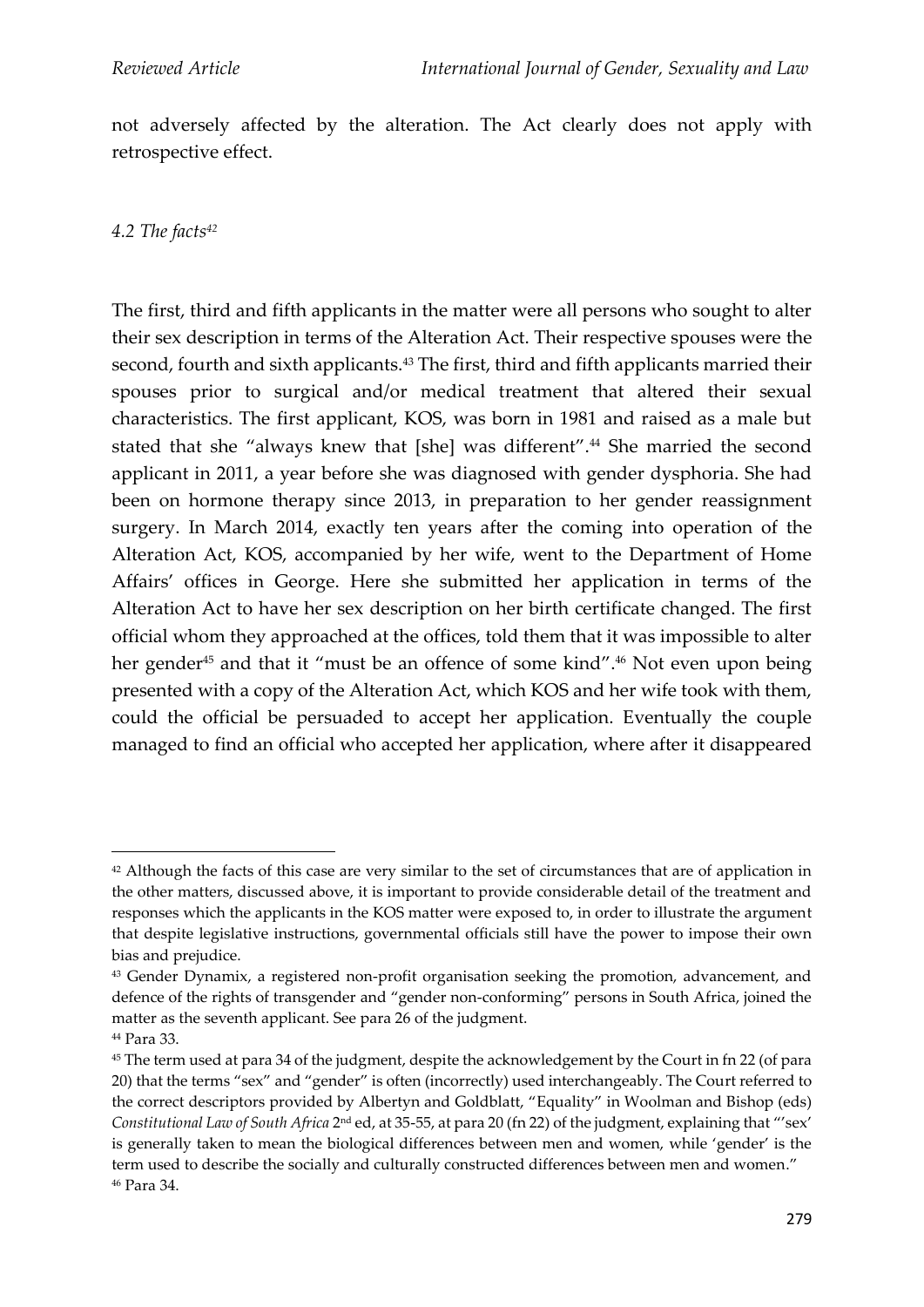into the deep and mysterious vaults of the Department of Home Affairs. Several emails and phone calls as to the progress of her application produced no results. 47

During the prolonged period that KOS's application "was mired in bureaucratic inertia",<sup>48</sup> her physical features also took on the form of a woman due to the hormonal treatment that she was receiving. As a result, KOS often found herself in embarrassing situations in which she had to explain why her appearance did not resemble that of the picture presented in her official identity cards. In some instances, people understood her predicament, but in other instances she was met with hostility and suspicion. This caused KOS to withdraw from participation from public life and she left the management of her affairs to her wife.<sup>49</sup>

In April 2015, when KOS approached the regional departmental headquarters in Cape Town, she was eventually told that the Head Office in Pretoria had no record of her application. Thankfully, KOS received some co-operation from the officials working in the Cape Town office, and a copy of her application was faxed to Pretoria on two occasions. In June 2015, the Head Office advised that they needed more information in the form of expert reports; in particular, a letter from a medical doctor stating that "the operation was done",<sup>50</sup> even though reassignment surgery is not a requirement for relief in terms of the Alteration Act. Four months later, KOS was told that it had been ascertained that she was married and that the application could not be processed without proof that she had obtained a divorce. The reason given was that two women could not be married to each other. Upon challenging this statement,<sup>51</sup> the couple was told that the problem related to the Department's computer system,<sup>52</sup> which would not allow KOS's identity number to be changed while she remained registered as having been married under the Marriage Act.<sup>53</sup> It

<sup>47</sup> Paras 35 – 36.

<sup>48</sup> Para 36.

<sup>49</sup> Para 36.

<sup>50</sup> Binns-Ward J quoting the words contained in the letter at para 39 of the judgment.

<sup>51</sup> Since 2006, persons of the same sex are able to conclude a marriage or civil partnership in terms of the Civil Union Act 17 of 2006 (hereafter the Civil Union Act).

<sup>52</sup> See paras 40, 46 and 50 of the decision.

<sup>53</sup> 25 of 1961, hereafter the Marriage Act. The common law definition of marriage, being "a union of one man with one woman, to the exclusion, while it lasts, of all others", read with s 30 of the Marriage Act, excludes same-sex couples from the ambit of the Marriage Act.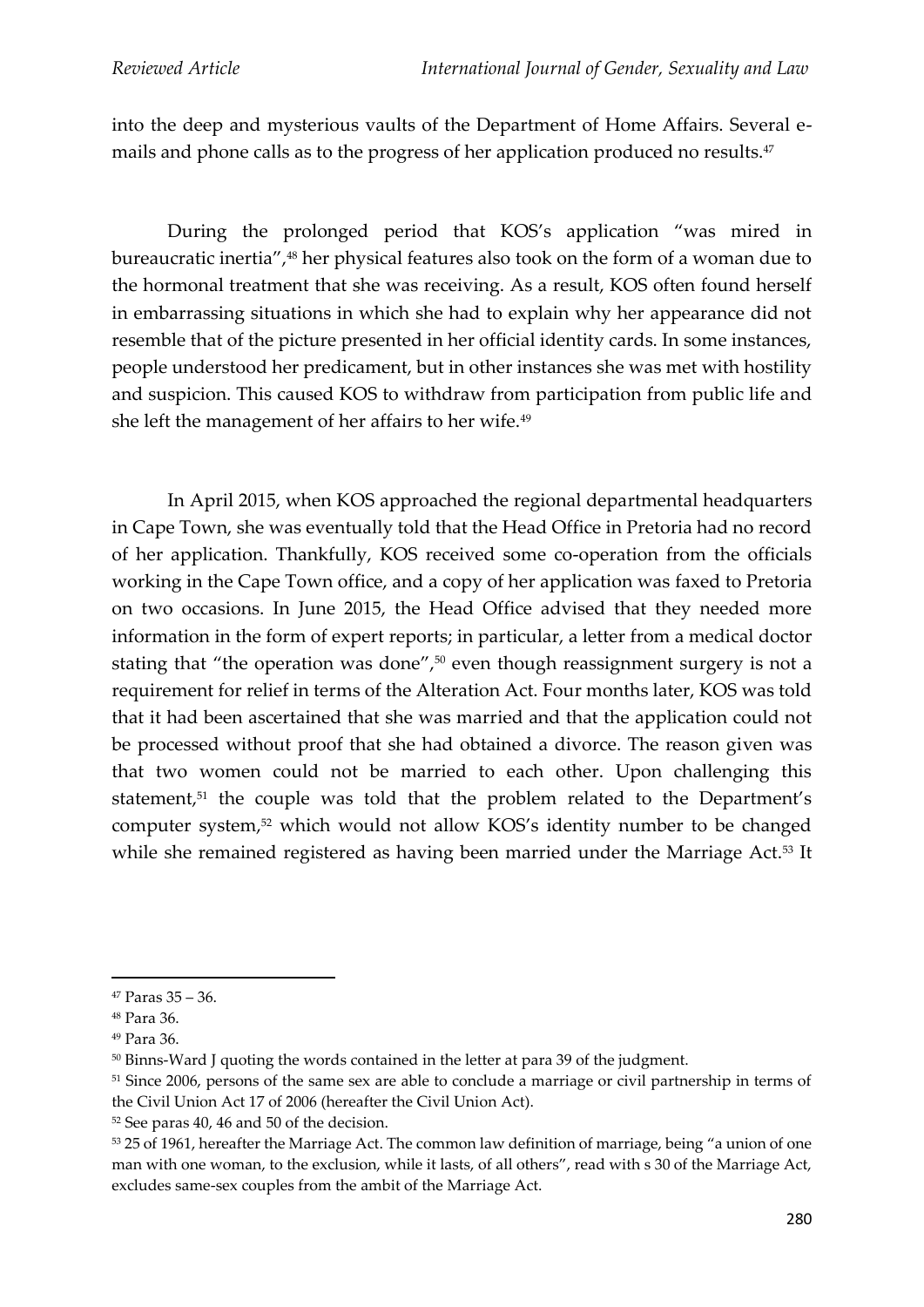was then suggested that she and the second applicant should go through with divorce proceedings and then remarry in terms of the Civil Union Act.<sup>54</sup>

At this point it must be explained that in South Africa, a person's ID number is made up of (a) his or her date of birth, (b) gender; and (c) South African citizenship status (as well as a serial, index and control number). It does not reflect the person's marital status. However, a person will have to be assigned a new ID number when he or she has altered their sex description.

The third and fifth applicants had similar experiences to that of KOS.<sup>55</sup> GNC underwent reassignment surgery and succeeded in changing her forenames and obtaining an identity document that reflects her appearance as a female, but bizarrely her ID continued to indicate her sex as male. When she applied for an altered birth certificate, she was informed, in July 2016, by the same official who originally first dealt with KOS's application, that the Department's computer system "*s*imply [would] not allow an amendment to [her] gender as [she] was married in terms of the Marriage Act".<sup>56</sup> GNC was also advised to obtain a divorce and to remarry under the terms of the Civil Union Act. GNC explained in her affidavit that she saw "no need to get a divorce to satisfy a computer system".<sup>57</sup> It was argued that to apply for an order for divorce, claiming that irretrievable breakdown of their marriage had taken place,<sup>58</sup> would amount to perjury. In the circumstances, GNC's application to have her sex description changed, had effectively been refused.

<sup>&</sup>lt;sup>54</sup> In terms of this piece of legislation, two persons, including persons of the same sex, but above the age of 18 may enter into a "voluntary union" and register it "by way of either a marriage or a civil partnership". In terms of s 13 of this act, "the legal consequences of a marriage contemplated in the Marriage Act apply, with such changes as may be required by the context, to a civil union". Therefore, in theory, couples who are of the same sex, are entitled to exactly the same rights and consequences as that which couples of the opposite sex have, except that same sex couples have to get married in terms of a different piece of legislation. The formalities for entering into a valid civil union and marriage, prescribed in terms of the Civil Union Act, are exactly the same as those prescribed by the Marriage Act, except for the fact that spouses have to be over the age of 18 in terms of the Civil Union Act. In terms of the Marriage Act, girl children as young as 12 may get married, provided that the necessary consent had been obtained from the relevant authorities.

<sup>55</sup> GNC married her wife in 1988 and a daughter was born to them in 1992. She disclosed her situation to her wife only in 2014. The fourth applicant was always understanding of GNC's situation and supported her decision to transition.

<sup>56</sup> Para 46. It would appear as if the Department of Home Affairs, in this instance, was guilty of the practice of "dead-naming" GNC, i.e. using the old name or pronoun of a transgender individual intentionally. (Henzel, 2016).

<sup>57</sup> Para 46.

<sup>58</sup> As required by s 4 of the Divorce Act, 70 of 1979.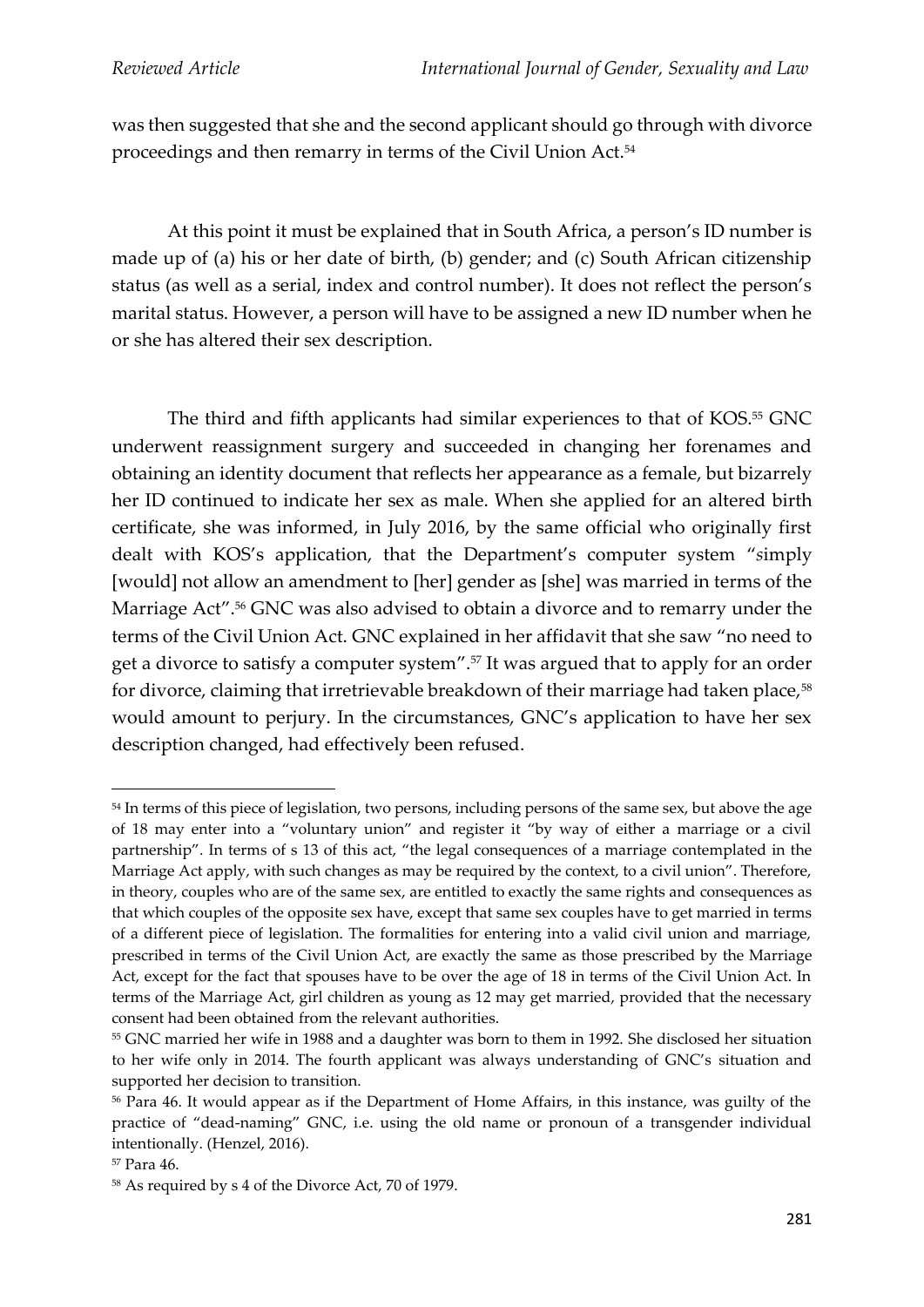In the case of the fifth applicant, WJV, an official at the Roodepoort offices of the Department of Home Affairs advised her that it would be better to use a two-stage process: first she had to have her names changed; hereafter she could apply to have her sex description altered. The official advised that trying to achieve both objectives together would "confuse the system" and be likely to cause "a slowing and/or stalling of the application". <sup>59</sup> She took this advice but, alas, the system was still confused and slow. Eventually in October 2015, WJV was invited to come to the Department's office in Roodepoort as her documents were ready. Upon her arrival at the office, WJV was handed a letter confirming that her gender had been changed. Her wife, however, was informed that she was required to obtain a replacement identity card. It was explained to them that as a consequence of the registration of WJV's sex/gender change, the Department had had to delete its record of their marriage — so the Department's system now reflected that they had never married — and that the sixth applicant's surname had therefore reverted to her maiden name. They were advised that they were free to marry under the terms of the Civil Union Act, and told that the Department would be willing to facilitate the solemnisation of a marriage between them in terms of this Act. It must be emphasised that in this instance the Department of Home Affairs took a different approach by granting the application in terms of the Alteration Act but also took it upon themselves, without cause or legal basis, to 'merely' delete the couple's marriage from their records.

### *4.3 The judgment*

Binns-Ward J found that there is "nothing in the Alteration Act itself that expressly or impliedly indicates that an applicant's marital status has any bearing on the ability or entitlement of a person who has transitioned to obtain administrative relief".<sup>60</sup> In fact, the Minister, Director-General and Deputy Director-General of Home Affairs also conceded to this fact.<sup>61</sup> The judge confirmed that the purpose of the Alteration Act is to facilitate the maintenance of an accurate and meaningfully informative population register. Since it is an offence, in terms of the Identification  $Act,62$  to fail to obtain a replacement identity card if the current card does not reflect the correct particulars, and since this cannot be done if the population register does not reflect the correct

<sup>59</sup> Para 50.

<sup>60</sup> Para 73.

<sup>61</sup> Para 72.

<sup>62</sup> 68 of 1997, hereafter the Identification Act.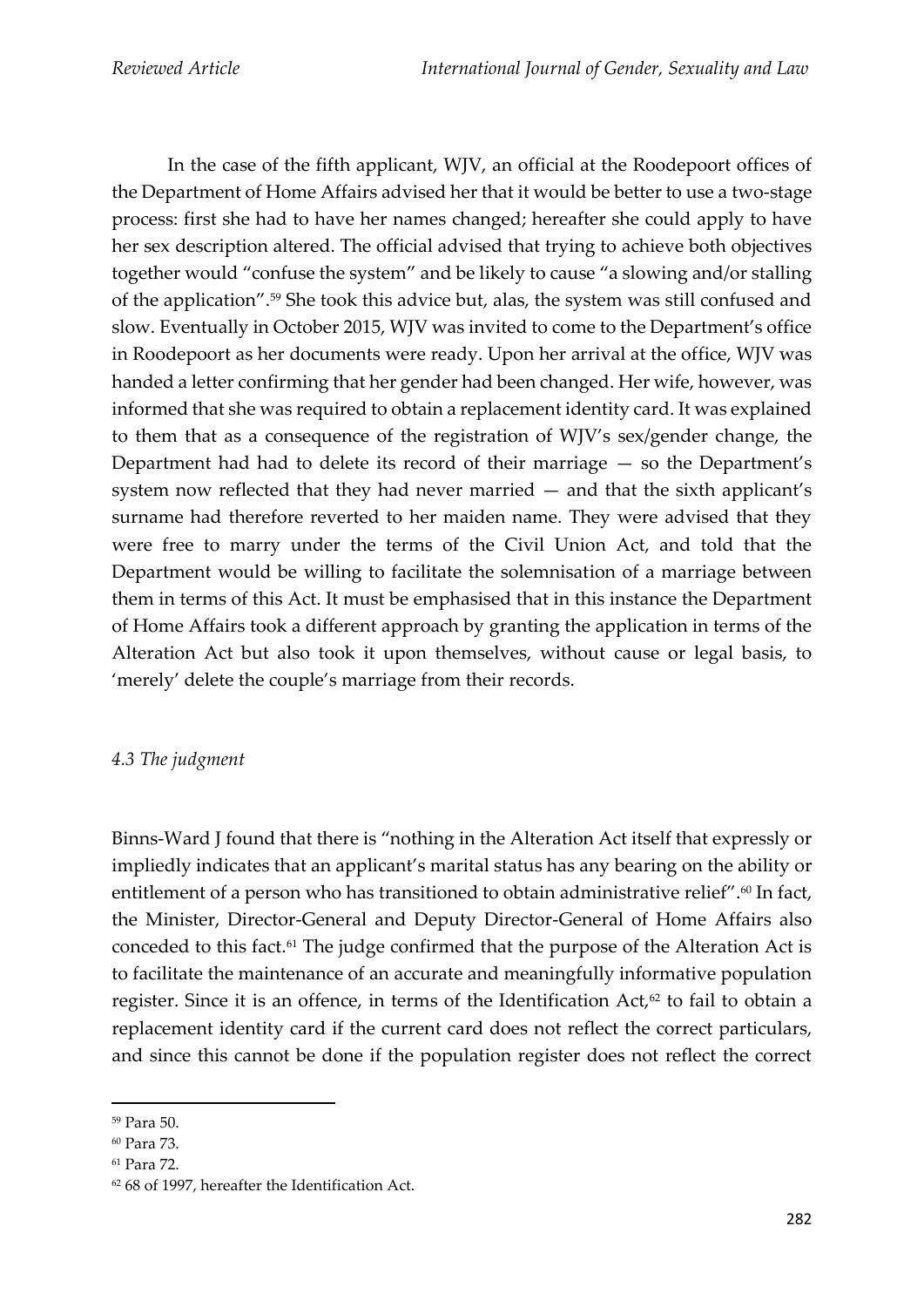details, it is imperative that the Alteration Act assists in providing the correct information.<sup>63</sup>

The respondents' main objection to the implementation of the Alteration Act in the circumstances of the applicants, was that it was impossible to reconcile the changed sex of people who wanted to remain married in terms of the Marriage Act. They contended that the Marriage Act does not allow for and apply to a marriage that "was concluded as heterosexual and subsequently became same-sex". As a result, and since there is a "parallel regime of the law governing marriage", the applicants should have been married in terms of the Civil Union Act. <sup>64</sup> To this argument, Binns-Ward J responded that, in South Africa, there is "no parallel system of civil marriage, … ; there is only a parallel system for the solemnisation of marriages."<sup>65</sup> When people are married in terms of the Marriage Act, they make exactly the same promise as people who are married in terms of the Civil Union Act.<sup>66</sup> The consequences of marriages concluded in terms of the Marriage Act are also exactly the same as for those marriages concluded in terms of the Civil Union Act, even though such consequences are determined (predominantly) by the common law and not by the Marriage Act or Civil Union Act. Furthermore, the Marriage Act "does not contain anything prohibiting a party to a marriage duly solemnised in terms of the formula prescribed in s 30(1) from undergoing a sex-change or obtaining an altered birth certificate in terms of the Alteration Act".<sup>67</sup> As a result, the marriages of the applicants remained valid, despite the alteration of one of the spouse's sex, and could only have been terminated through death or divorce.

<sup>&</sup>lt;sup>63</sup> From a practical perspective, the Court explained how important identification documents are in daily life. It is incredibly frustrating, embarrassing and sometimes also degrading or even dangerous for someone whose sex characteristics have been altered to be forced to keep a card showing their original sex with a photograph depicting them as a person of the opposite sex to that which they actually appear to be. See paras 36, 47, 55, 74 and 75.

<sup>64</sup> Para 63. <sup>65</sup> Para 85.

<sup>66</sup> The wording of the formula found in s 30(1) of the Marriage Act is the same as that of s 11 of the Civil Union Act, except that gender-neutral terms are used.

 $67$  Para 82. The Court continued, expressing it doubts as to the constitutional validity of such a possible provision: "Any provision that had such an effect would … probably be found to offend against the basic rights of everyone to equality because it would be likely to unfairly discriminate against affected parties on one or more of the grounds set out in s 9(3) of the Bill of Rights and also to unjustifiably infringe the right that everyone has to bodily and psychological integrity, including the right to security in and control over their body (s 12(2)(b) of the Bill of Rights)."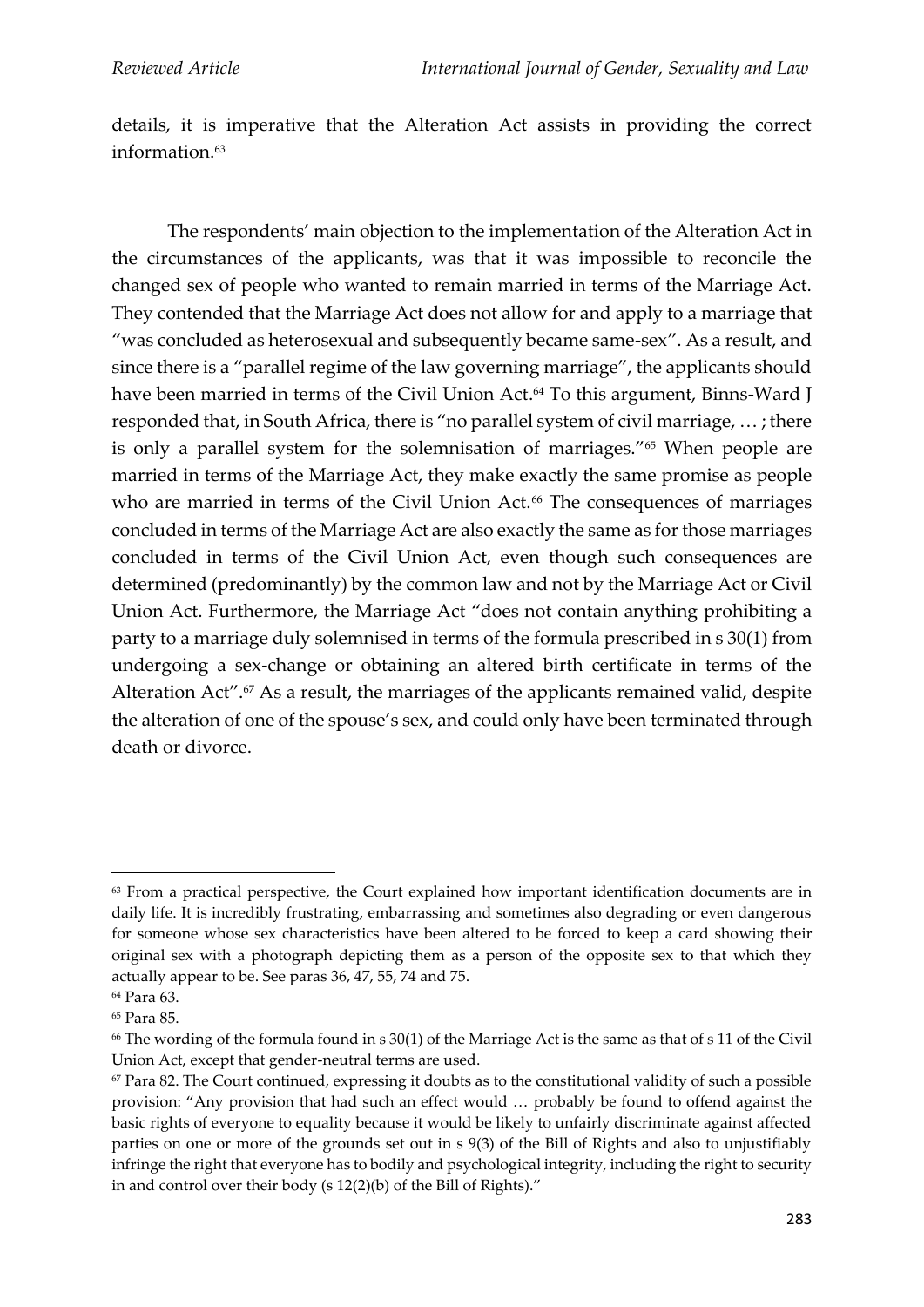The Court also ruled that, even though a computer system found it difficult to cope with the set of facts which presented itself, the problem could easily be solved. In terms of s 38(1)(a) of the Marriage Act, the Minister of Home Affairs could use her regulatory powers to "make provision for an appropriate form to cater for any required amendments to the official records or registers".<sup>68</sup> The Court found that the Minister could not rely on "any shortcomings in the regulatory record-keeping mechanisms of the Marriage Act" and in doing so, deny transgendered persons their substantive rights under the Alteration Act.<sup>69</sup>

#### *4.4 Effecting the judgment*

Apart from creating their own rules or merely blankly ignoring and refusing to comply with their legislative duties,<sup>70</sup> the Department of Home Affairs is also known to ignore court orders.<sup>71</sup> It is reported that by March 2019, the Department had not yet complied with the order by Binns-Ward J in *KOS* (Sloth-Nielsen, 2019)*.* Another judgment by the Gauteng Division of the High Court in a matter which also relates to the rights of a person who changed her sex but was still married at the time of her application, serves as another example where the Department failed to implement clear instructions in a court order. In the decision of *GPCM v Minister of Home Affairs and others*, <sup>72</sup> the Court ordered the Director-General of Home Affairs to, within three weeks of the date of the order (13 July 2017), alter the Applicant's sex description/marker on the birth certificate/register and identity document, reflecting her sex description/marker as female. By May 2019, the Department had not yet given

<sup>68</sup> At para 84.

<sup>69</sup> Para 84.

 $70$  In the most recent example, a number of women reported that officials at various offices of the Department of Home Affairs refuse to adhere to married women's specific requests to retain their maiden names on identification documents and despite s 26 of the Births and Deaths Registration Act 51 of 1992 providing this option. In these instances, it is not evident whether or not officials blamed a patriarchal computer system for the lack of compliance but it has been explained that a husband's consent, and in some instances even the woman's father's and stepfather's written permission, was required to enable the officials to perform their duties (Wild, 2019); (Vos, 2019); (Grobler, 2019). This, despite the Department issuing a circular in 2016 stating that "the Department had issued an instruction to officials to allow women to indicate their choice of surname under which they wish to be recorded in the National Population Register following the registration of a marriage" (Department of Home Affairs, 2019). See further examples of lack of compliance with legislative instructions in *Ruyobeza and Another v Minister of Home Affairs and Others* 2003 (5) SA 51 (C); *J v Director-General, Department of Home Affairs* 2003 (5) SA 605 (D)*Minister of Home Affairs v Scalabrini Centre* 2013 (6) SA 421 (SCA).

<sup>71</sup> As *Minister of Home Affairs v Somali Association of South Africa* 2015 (3) SA 545 (SCA) also illustrates.

<sup>72</sup> *GPCM v Minister of Home Affairs and others,* case number 38909/2017, decision of 16 May 2019 by the North-Gauteng division of the High Court, Pretoria, as yet unreported.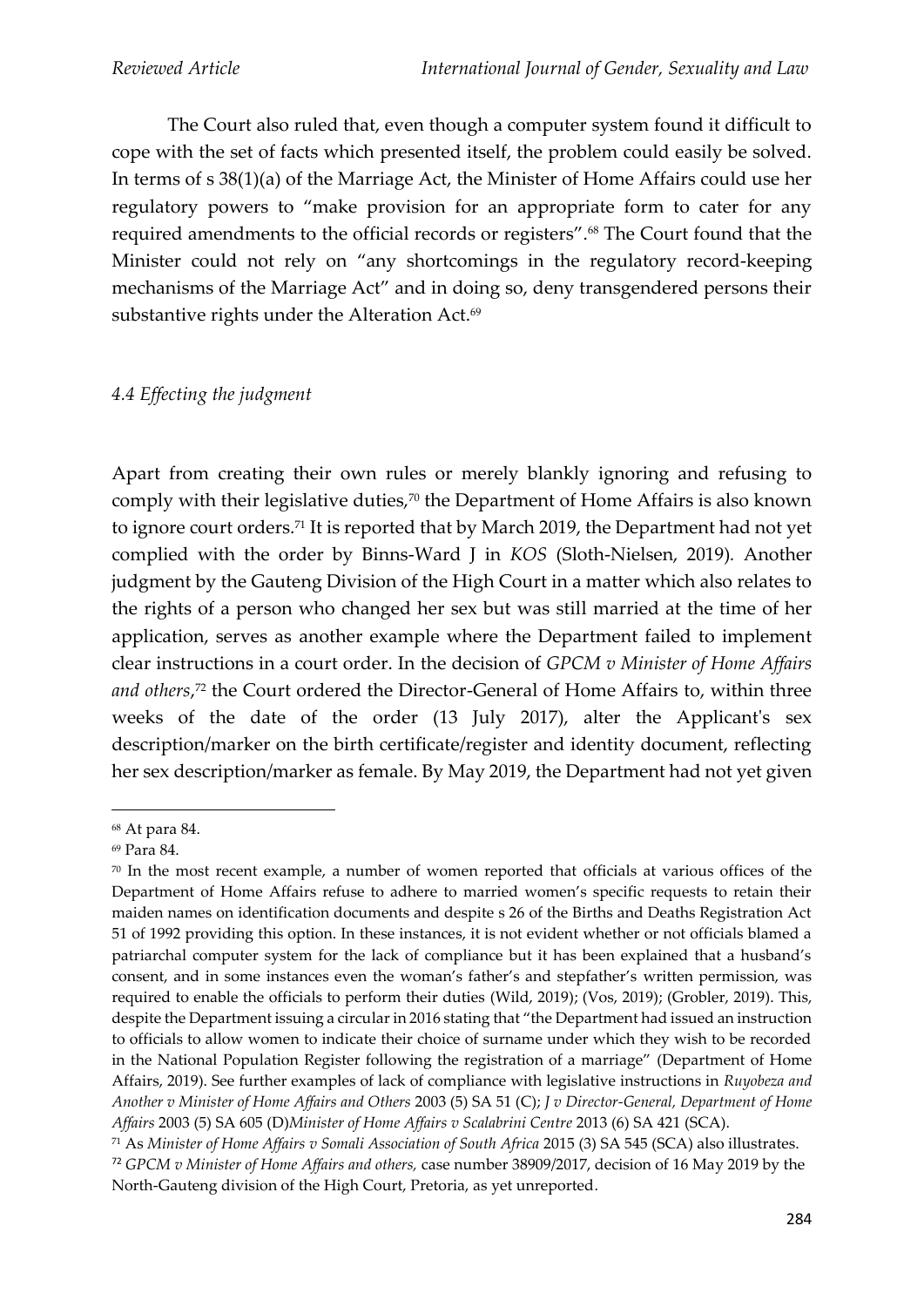effect to this order, since it was aggrieved by the order and requested reasons for the judgment.<sup>73</sup>

## *5. Analysis*

#### *5.1 Genderism, transphobia and discrimination*

The Merriam-Webster Dictionary defines "transphobia" as an "irrational fear of, aversion to, or discrimination against transgender people" (Merriam-Webster Dictionary, 2019). Hill and Willoughby distinguish between "genderism", "transphobia" and "gender-bashing".<sup>74</sup> Genderism is described as:

"an ideology that reinforces the negative evaluation of gender non-conformity or an incongruence between sex and gender. It is a cultural belief that perpetuates negative judgments of people who do not present as a stereotypical man or woman. Those who are genderist believe that people who do not conform to sociocultural expectations of gender are pathological. Similar to heterosexism, we propose that genderism is both a source of social oppression and psychological shame, such that it can be imposed on a person, but also that a person may internalize these beliefs." (Hill and Willoughby, 2005, p.534).

These internalised beliefs and psychological shame may often lead to reluctance to disclose a trans identity, especially within a marriage. However, it is of course also true that a hidden trans identity and non-disclosure of the reality, may also "reduce the potential for future relationship stability" (Dunne, 2018, p. 219).

"Transphobia" in turn is the:

"emotional disgust toward individuals who do not conform to society's gender expectations. Similar to homophobia, the fear or aversion to homosexuals … transphobia involves the feeling of revulsion to masculine women, feminine men, cross-dressers, transgenderists, and/or transsexuals. Specifically, transphobia manifests itself in the fear that personal acquaintances may be trans or disgust upon encountering a trans person. … The "phobia" suffix is used to

<sup>73</sup> See para 3 of the Court's judgment.

<sup>74</sup> Gender-bashing is a fear which manifests itself in "the assault and/or harassment of persons who do not conform to gender norms" (Hill and Willoughby, 2005, p. 534).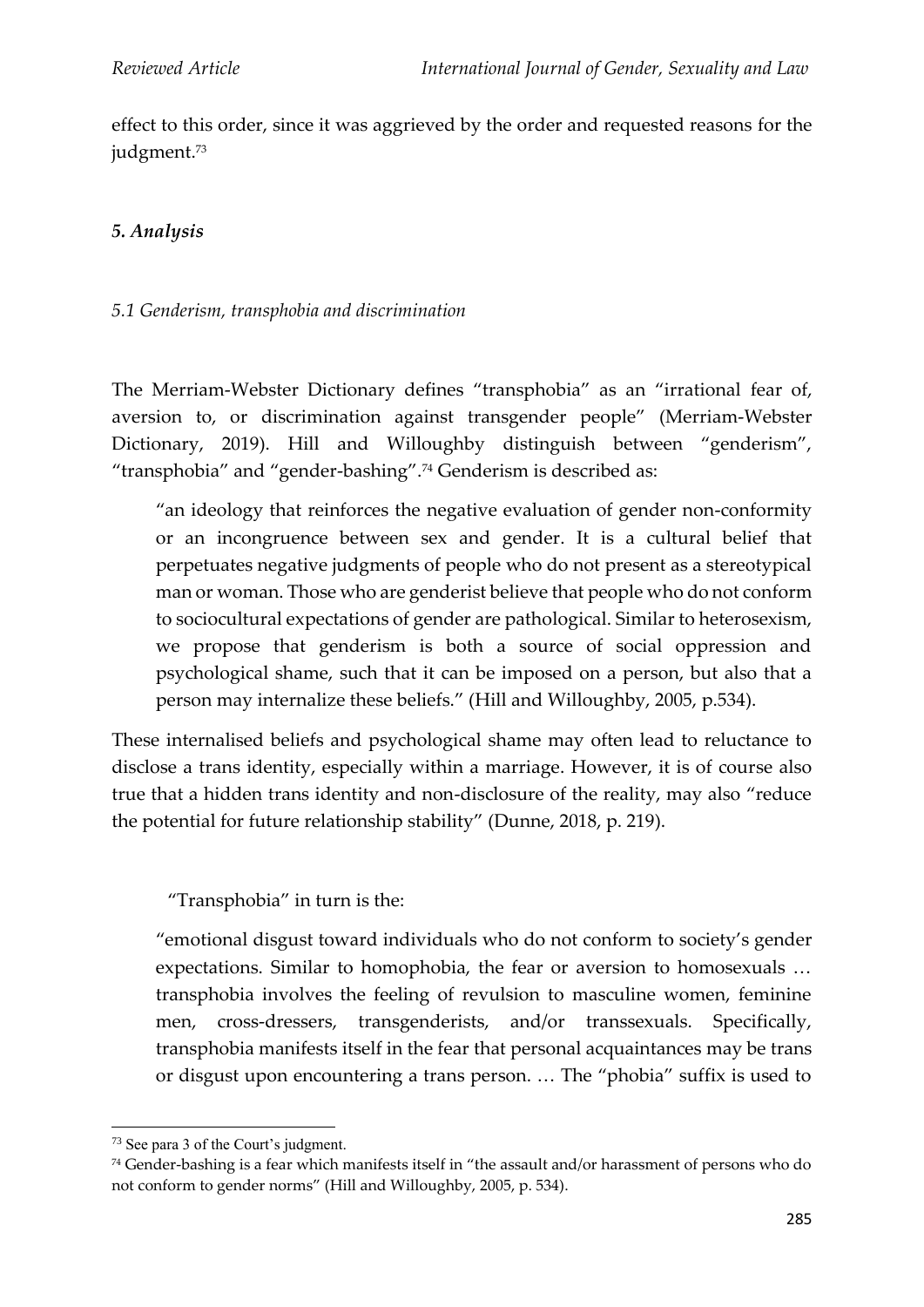imply an irrational fear or hatred, one that is at least partly perpetuated by cultural ideology." (Hill and Willoughby, 2005, pp533-534).

It is submitted that the applicants in the South African case of *KOS v Minister of Home Affairs* experienced genderism and transphobia at the hands of some of the officials at the Department of Home Affairs who presented this ideology and disgust, especially the official who told KOS that changing one's sex "must be an offence of some kind".<sup>75</sup> The treatment that the applicants had to endure from this governmental department amounts to social oppression and it caused them much psychological shame.

However, it is further submitted that requiring a person who has changed sex to terminate their marriage, as well as requiring a conversion of a marriage into "a comparable institution"<sup>76</sup> amounts to both genderism and homophobia, and ultimately unjustifiable discrimination. In the words of Sharpe, "[t]hese are not normative ideas that law should support" (Sharpe, 2012, p. 39). In fact, it is submitted that it is the task of the law to eradicate such ideas by implementing regulatory mechanisms which support and promote the rights of those who do not conform to the sociocultural expectations.

While the CJEU found that the UK legislation discriminated against MB, the Court was not competent to answer the question as to whether "the legal recognition of gender change may be conditional on the annulment of a marriage entered into before that change of gender".<sup>77</sup> Although the underlying cause of MB's problems remained unaddressed, the MB case is to be welcomed because it succeeded in alleviating at least some of the detrimental effects of the divorce requirement. While it admittedly falls outside the jurisdiction of the CJEU, it is rather disappointing, to say the least, that the argument could be submitted in the Supreme Court of the UK in 2016 that States are required to recognise the acquired gender of transsexual persons, but not required to allow marriages between same-sex couples. In demarcating marriage as an institution that is exclusively available to persons of the

<sup>75</sup> See para 34 of the judgment, and 4.

<sup>76</sup> As was required and endorsed by the ECtHR in the Finish case of *Hämäläinen v Finland*, see 15 above. <sup>77</sup> Para 27 of the *MB v Secretary of State for Work and Pensions* decision, and 3 3 above. See also (Sloth-Nielsen, 2019) explaining at 8 that in *Hämäläinen v Finland* "[t]he starting point for the European Court was to reiterate that the ECHR did not impose an obligation on the member states to allow same-sex marriage".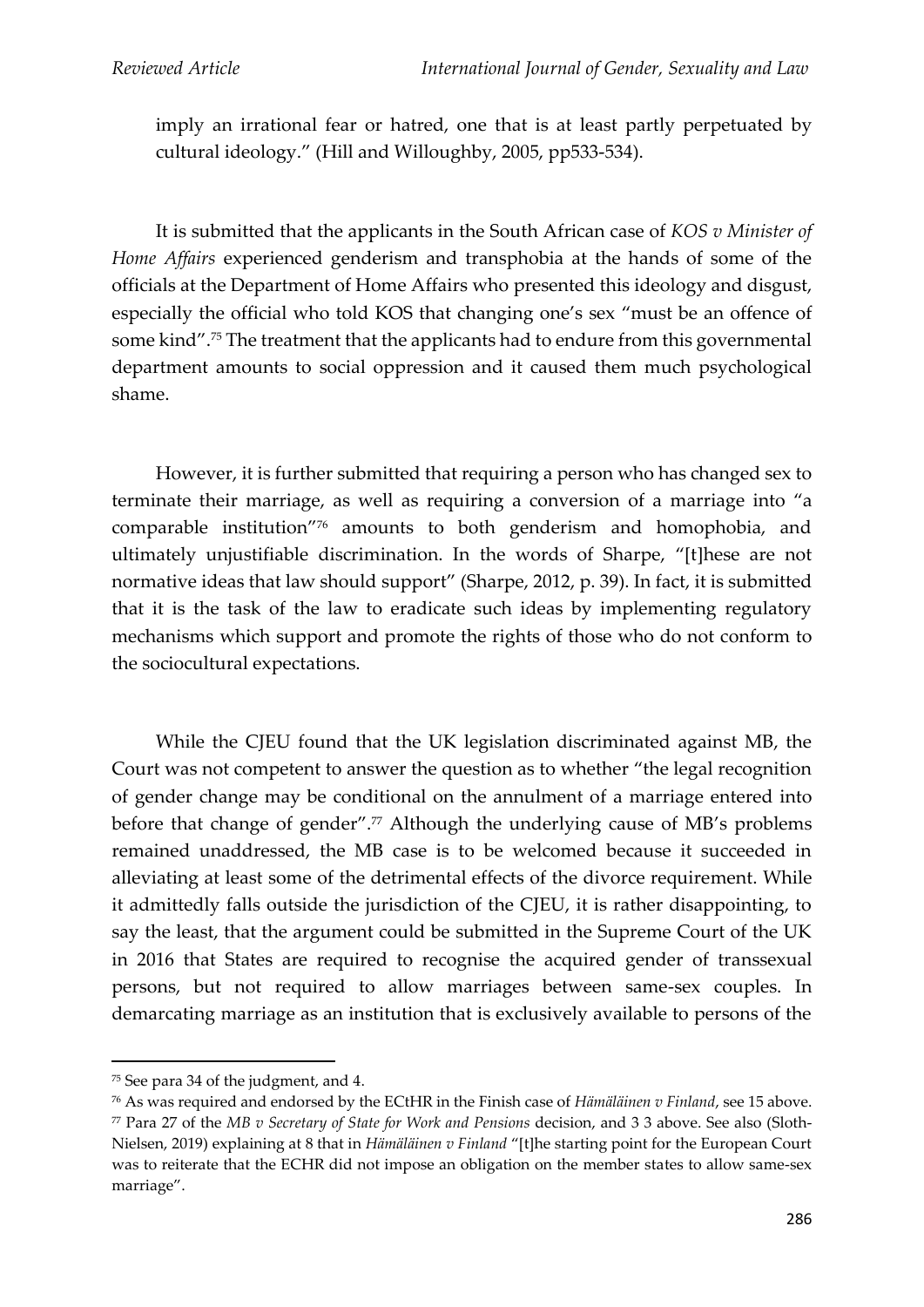opposite sex, the law is perpetuating the differential and discriminatory treatment of transsexual and homosexual persons. When requiring the termination of marriage post a change of sex, a state is not only infringing upon the human rights of a group of vulnerable persons but also acting contrary to a number of legal principles.

#### *5.2 Forced divorce and the law*

Although not binding in terms of international law, the third principle of the Yogyakarta Principles<sup>78</sup> clearly states that "[n]o status, such as marriage or parenthood, may be invoked as such to prevent the legal recognition of a person's gender identity." The World Professional Association for Transgender Health (WPATH) similarly states "that marital and parental status should not be barriers to recognition of gender change" (The World Professional Association for Transgender Health, 2017). In Europe, both the current and former Council of Europe Commissioner for Human Rights have criticised gender recognition provisions that force trans people to divorce their spouses. In 2009, Thomas Hammarberg recommended that member states "remove any restrictions on the right of trans persons to remain in an existing marriage following a recognised change of gender" (Open Society Foundations, 2014, p. 7). In addition, Commissioner Hammarberg's 2011 report recommended that member states "respect the right of transgender persons to effectively exercise their right to marry in accordance with their legally recognised gender" (Open Society Foundations, 2014, p. 7) and that to protect "all individuals without exception from state-forced divorce has to be considered of higher importance than the very few instances in which this leads to same-sex marriages" (Open Society Foundations, 2014, p. 9). In November 2012, Commissioner Nils Muižnieks added his voice to this call when he wrote to the Irish Minister of Social Protection, urging that "divorce should not be a necessary condition for gender recognition as it can have a disproportionate effect on the right to family life" (Open Society Foundations, 2014, p. 7). 79

To force a couple who are still devoted to each other to terminate their marriage violates their rights to equality and non-discrimination, privacy, dignity, freedom of

<sup>78</sup> Principles on the application of international human rights law in relation to sexual orientation and gender identity.

<sup>79</sup> See also (Dunne, 2018) at 234-247, arguing that forced divorce causes "an unnecessary and improperly balanced disruption to family life" (at 216).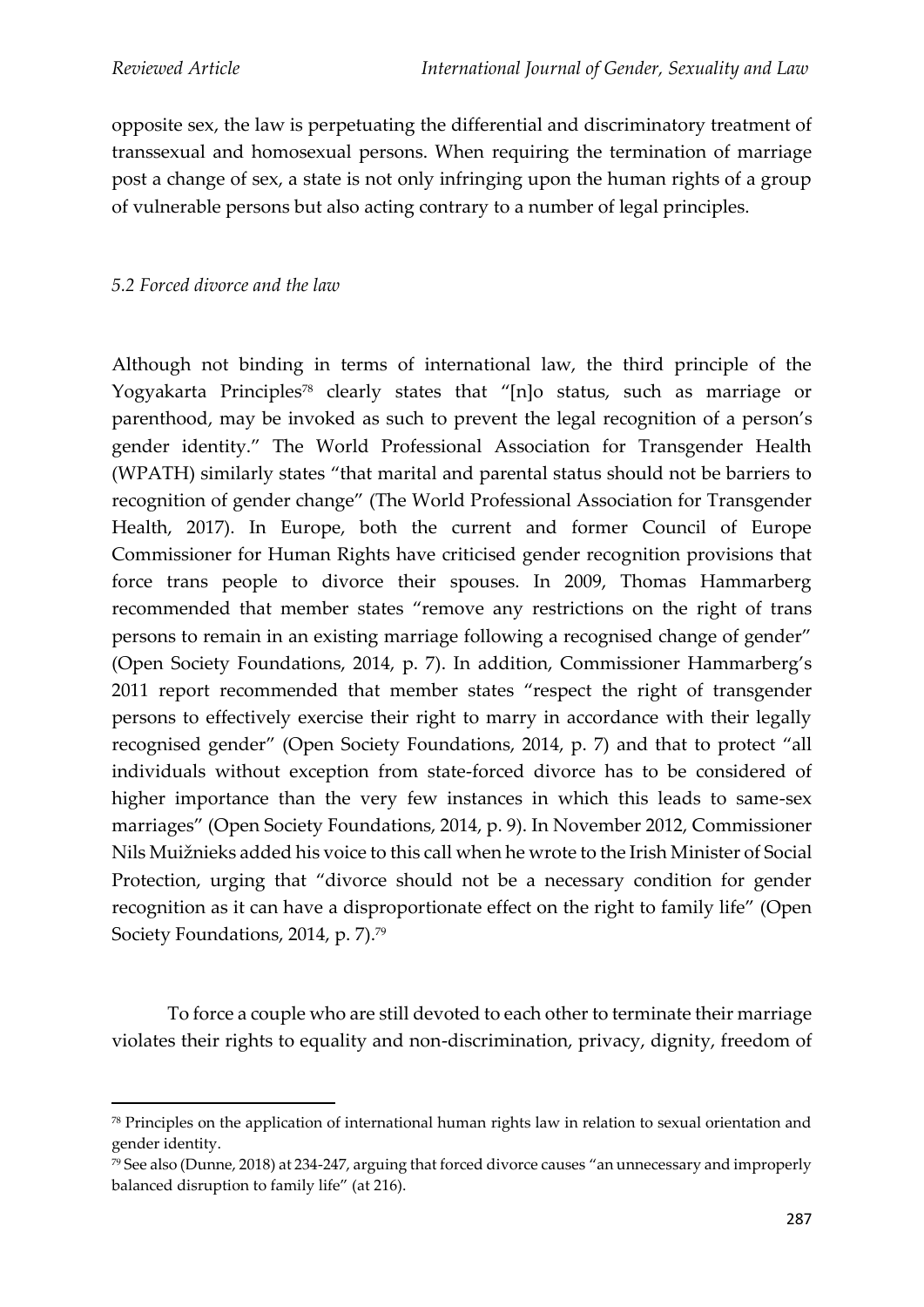association, the right to family life and the best interests of their children.<sup>80</sup> The effect that this additional requirement may have on a family who has already had to endure a substantial amount of change, is enormous and the emotional costs should not be underestimated. Rather than dissolving such a marriage, this marriage that "has stayed strong through one partner's transition should be celebrated" (Open Society Foundations, 2014, p. 3).<sup>81</sup> In addition, as stated above at the introduction of this article, the State has a duty to protect family life and cannot force spouses to enter into a divorce against their will. Further, to my mind it was correctly argued in *KOS v Minister of Home Affairs*, that to force spouses in countries such as South Africa to submit to court that their marriage had broken down irretrievably, $82$  would oblige such persons to lie under oath.<sup>83</sup>

Another aspect that cannot be ignored, is the practical consequences of compelling couples to divorce but then to enter into another type of relationship that is recognised by the State as a valid form of "same-sex union". Apart from the actual costs of a divorce (and the *de facto* perjury mentioned above), questions as to the matrimonial consequences of the forced divorce, and re-entry into another form of marriage will have to be answered. In South-Africa, for example, one can only imagine the logistical nightmare that were to ensue in the instance where a couple is married out of community of property but with the accrual system being applicable to their marital property regime.<sup>84</sup> Tax benefits may be terminated, only to be resumed again. Further, beyond the financial implications, the impact of divorce can be disrupting, "particularly when a spouse's immigration visa is based on marital status" (Open Society Foundations, 2014, p. 3).

The main justification for requiring a couple to divorce in these circumstances, is that a sex change effectively converts a heterosexual marriage into a same-sex

<sup>80</sup> See, in particular, (Dunne, 2018, p. 220) citing a number of studies that found that "children suffer where trans couples engage in domestic life".

<sup>81</sup> (Dunne, 2018, p. 217) refers to Bischof *et al* 2011, who observe the "subtle homophobia that underlies [the] assumption that families or marriages cannot survive gender transition."

<sup>&</sup>lt;sup>82</sup> As required by s 4 of the South African Divorce Act. This general and most frequently used ground for divorce, irretrievable breakdown, requires proof of the breakdown of a normal marital relationship, to such an extent that it cannot be restored. The other two grounds for divorce, namely continuous unconsciousness and mental illness, require medical proof and are used less often. <sup>83</sup> See 4.2 above.

<sup>&</sup>lt;sup>84</sup> A forced divorce followed by a re-marriage, will cause, for example, the calculation and division of the accrual, only for the transferred amounts to now be used as artificial commencement values for the "new" marriage, potentially prejudicing spouses' financial positions and rights. For an explanation of this "deferred community of property system", see ss 3 to 6 of the Matrimonial Property Act 88 of 1984.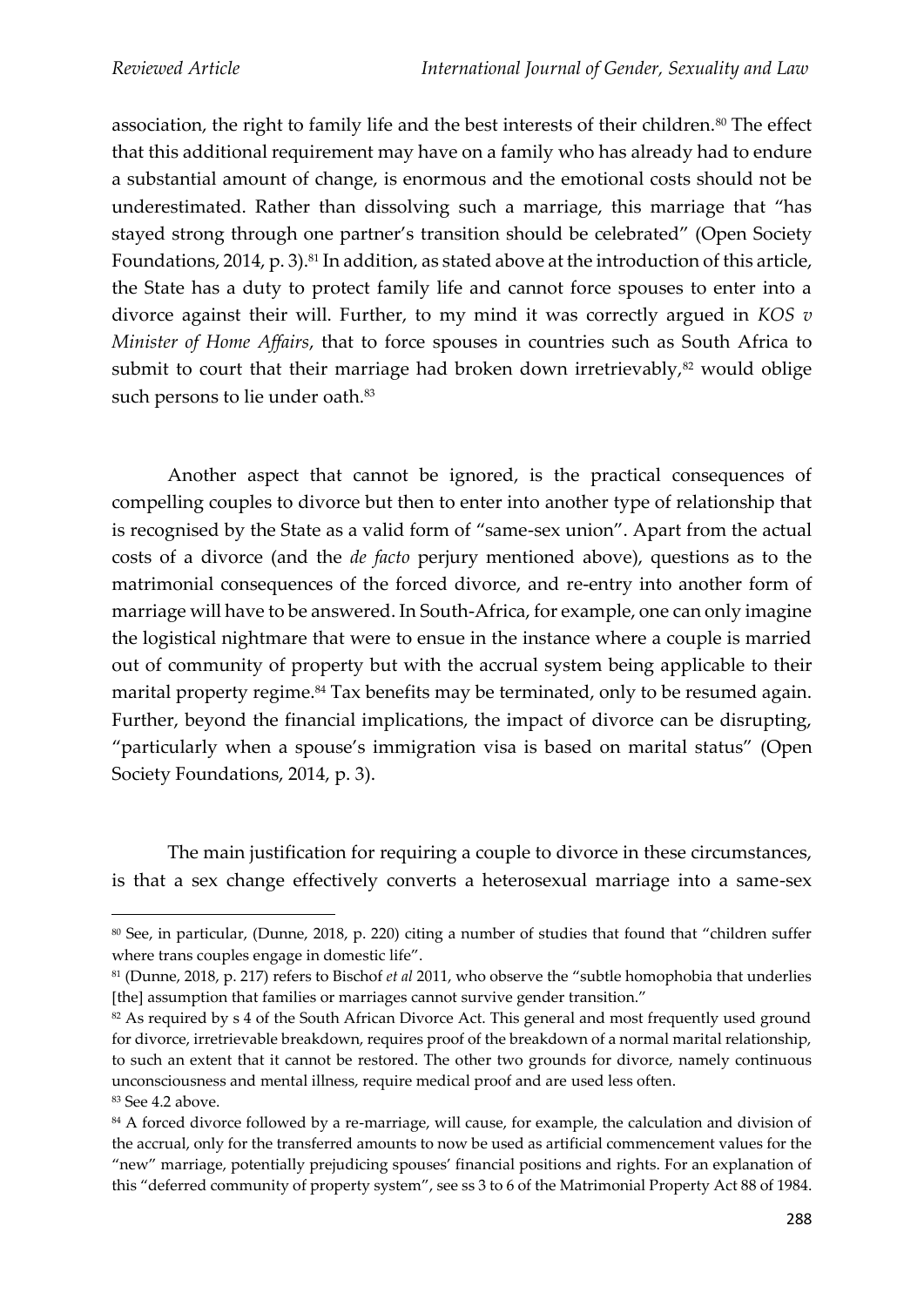marriage. In an ideal world, marriage equality laws should recognise marriages of any two eligible people, regardless of their sex or gender (Open Society Foundations, 2014, p. 5). Accordingly, it is submitted that all of the humiliation, frustration and trauma suffered by, for example, the applicants in the *KOS v Minister of Home Affairs* matter, could have been avoided had the South African government in 2006 rather opted for a single marriage statute, recognising both same-sex and opposite-sex marriage in one piece of legislation, instead of promulgating the "equal but different" Civil Union Act.<sup>85</sup> It is submitted that genderism, heterosexism, homophobia and transphobia were probably the underlying reasons for the introduction of another act. In the words of Binns-Ward J, at para 69 of the *KOS v Minister of Home Affairs* (footnotes omitted)*:*

"[The inconsistent reasoning by the Director-General of Home Affairs] highlights, I think, the confusion that appears to exist in the minds of the respondents and officialdom in the Department concerning the import and effect of the relevant legislation. I regret to say that their approach appears to have been coloured by the persisting influence of the religious and social prejudice against the recognition of same-sex unions that, according to their evidence, was accommodated by the decision not to amend the Marriage Act but to bring in the Civil Union Act alongside it instead. They have not identified a single provision in any of the legislation to which they refer that expressly forbids the processing and positive determination of the transgender spouses' applications under the Alteration Act. All that they have been able to point to are the socio-religious objections that reportedly influenced the legislature's decision to introduce the Civil Union Act and leave the Marriage Act unamended. They do not explain why those considerations should, or properly could, weigh to distort the plain meaning of the enactments as they appear in the statute book."

An amendment to the South African Marriage Act, similar to the 2013 amendment to the New Zealand Marriage Act, defining marriage as "the union of 2 people, regardless of their sex, sexual orientation, or gender identity" (Parliamentary Counsel Office, 2013), would have prevented much anguish and discrimination.<sup>86</sup>

<sup>85</sup> This dual system of regulation has been the subject of much criticism, amongst others, by (De Vos & Barnard, 2007) and (de Ru, 2010). See also (Sloth-Nielsen, 2019, pp. 12-13) where she discusses the possible impact of the *KOS* matter upon a constitutional challenge to the existence of this system of regulation in terms of two pieces of legislation. She also explains in fn 44 that South Africa is not unique in this regard.

<sup>86</sup> See, however, Project 144 by the South African Law Reform Commission, Issue Paper 35, available at [http://www.justice.gov.za/salrc/ipapers/ip35\\_prj144\\_SingleMarriageStatute.pdf,](about:blank) (last accessed 20 July 2020) calling for an investigation and public submissions in respect of proposals for "a single marriage Act that will enable South Africans of different religious and cultural persuasions to conclude legal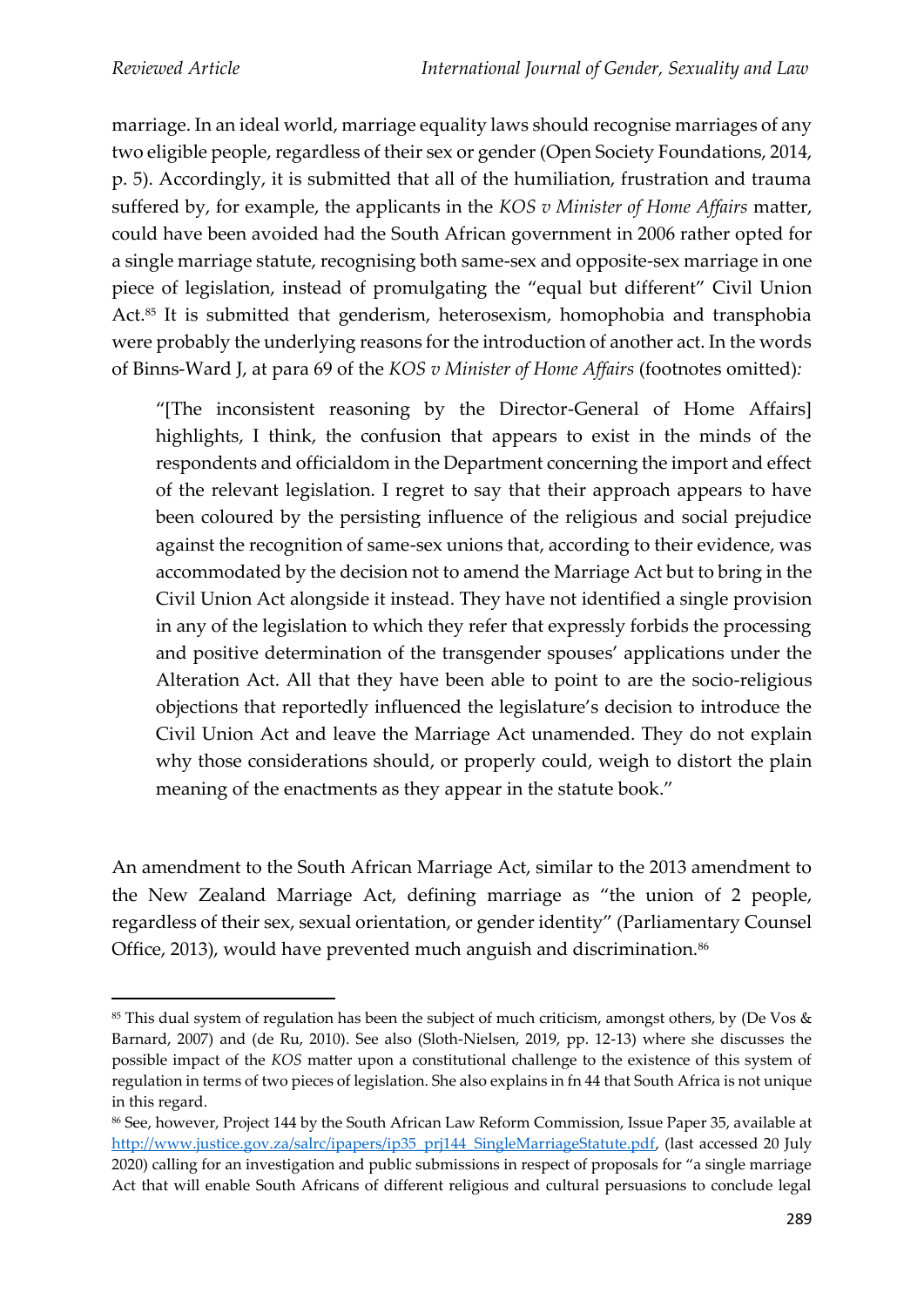Nevertheless, even in instances where marriage or "comparable institutions"<sup>87</sup> are not available to persons who changed their sex, it is submitted that the "point of entry" rule,<sup>88</sup> as applied by the French Rennes Court of Appeal in October 2012, should be followed. In terms of this rule, the validity of a marriage is determined at the time it was concluded. Binns-Ward J never comprehensively discussed the argument in *KOS v Minister of Home Affairs* that the marriage between the applicants became void(able) because one of the material elements, namely two persons of the opposite sex, was subsequently found to have become lacking during the existence of the marriage. The Court found that, in South Africa, there is "no parallel system of civil marriage, ...; there is only a parallel system for the solemnisation of marriages"; because there is essentially no difference between marriages concluded in terms of the two pieces of legislation; and because there is no provision which provides for the conversion of a marriage in terms of the Marriage Act into a marriage in terms of the Civil Union Act, the marriages of the applicants were valid. In addition, it is submitted that the Court could also have added that the marriages remained valid due to the fact that, at the time of conclusion, they met the conditions of validity set by the legislation in force. If, by means of analogy, one of the spouses of a validly-entered-into-marriage, became mentally ill during the existence of the marriage  $-$  thus one of the material elements, namely capacity to act, was now found to be lacking –the marriage would still be valid and would remain so, until terminated through death or divorce.<sup>89</sup>

### *6. Conclusion*

The case law discussed in this article are examples of a number of instances where the State attempted to impose divorces on couples who wish to remain married. The crucial difference between the sets of circumstances is that in the South African matter, the requirement was not sanctioned by the legislature but developed by a state department, apparently due to a computer system that could not cope with the data it received. It would appear that in this instance, notwithstanding a piece of legislation

marriages that will accord with the doctrine of equality as encapsulated in the Constitution of the Republic of South Africa".

<sup>87</sup> See *Hämäläinen v Finland*, discussed above at 15.

<sup>88</sup> Also referred to as the *Napier* rule in English law, following the decision of *Napier v Napier* [1915] P. 184, 189. See also (Dunne, 2018, pp. 221-222).

<sup>89</sup> See further, (Dunne, 2018, pp. 221-223), analysing both arguments for and against the "point of entry" rule.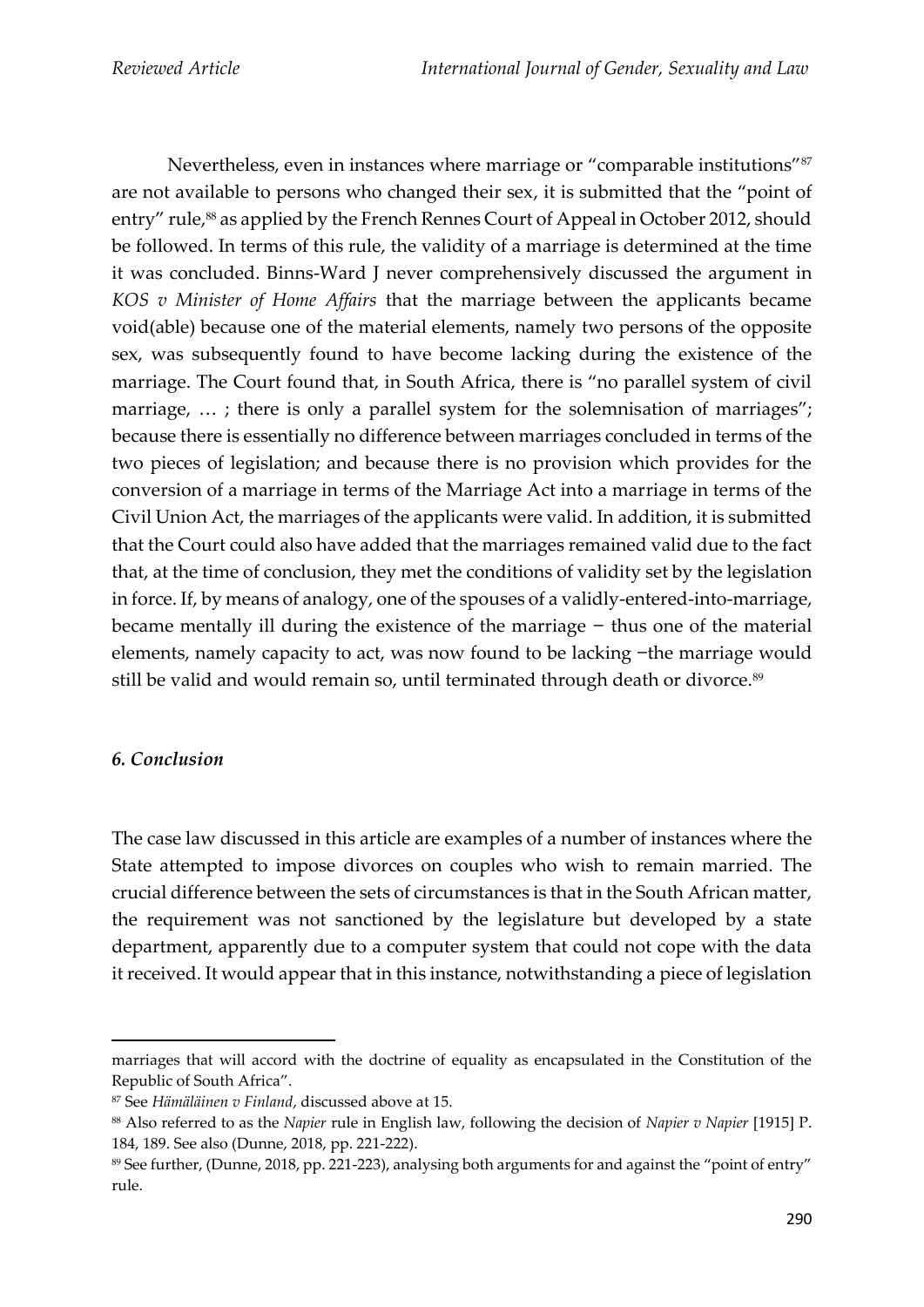enabling the change of a person's sex without the condition of termination of marriage, a lack of artificial intelligence was blamed as being the transphobic culprit.<sup>90</sup>

It is remarkable that in 2016, the Secretary of State for Work and Pensions of the UK could still hide behind the argument that the ECHR does not compel States to recognise same-sex marriages and the CJEU did not have the jurisdiction to decide over the matter in *MB.* It is astonishing to think that the Member States of the EU (or any other jurisdiction) still have the competency to make the recognition of a sex change dependent on the requirement that such a person is not allowed to remain married to their spouse whom they married prior to the change. This article has argued why it is incorrect to impose such a requirement.

However, it has also shown that, even in the absence of such legislation, genderism and transphobia may still deny persons who had changed their sex their rights to equality and non-discrimination, privacy, dignity, freedom of association, the right to family life and the best interests of their children. It appears that, although South African legislation scores "top marks in a global report about fighting homophobia" the country fares poorly "on the ground", leading to the conclusion that progressive legislation and court decisions do "not necessarily change a country's mindset" (Farber, 2019). Although the CJEU may continue to find creative ways to circumvent legislation that impose divorce upon certain couples, and although discriminatory legislation may be amended by court decisions, transphobia and genderism will continue to infiltrate governmental departments for as long as there is a misperception or lack of understanding of the "otherness". In the same way that so many other examples of fear of the unknown and judgement of individuals who do not conform to society's expectations continue to cloud the level of appreciation and acceptance of some members of society, bias will remain the cause of the violation of many rights. However, the law must continue to withdraw its support for these normative ideas, to eradicate rules that treat people differently because of the way they look, dress or express themselves. In the words of the Advocate General in point 104 of his Opinion to the *MB* matter, these cases concern

"unique and singular [realities], which [fit] with difficulty into the traditionally binary divisions on which the prohibition of sex discrimination relies. The circumstances of the case must be placed in that perspective. It concerns a rather limited number of individuals facing profound challenges often in situations of

<sup>90</sup> Although it is acknowledged that "machine learning" and "AI decision-making" may also create risks of discrimination (Borgesius, 2018).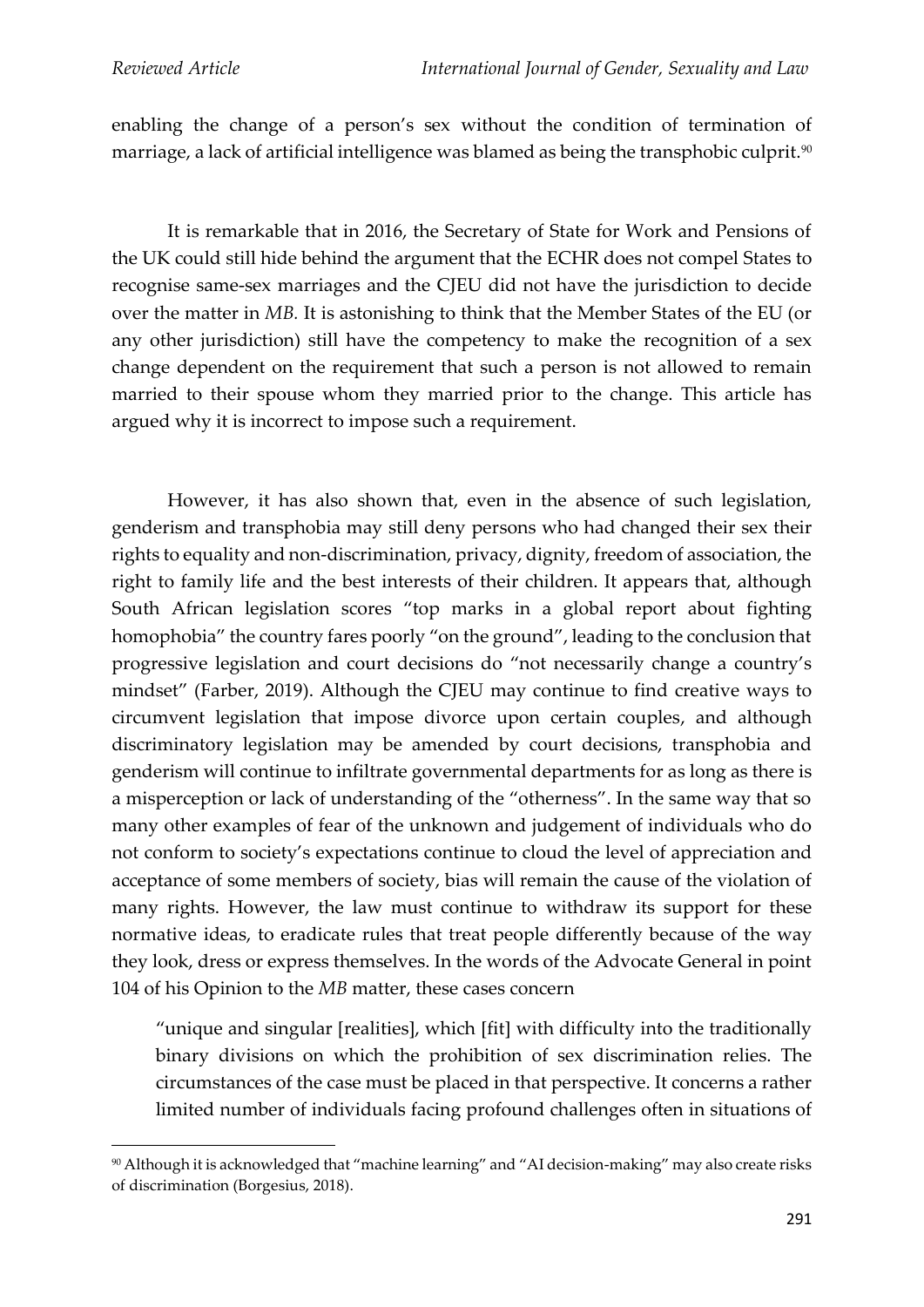vulnerability. It has to do with a complex human reality with which individual legal orders have struggled to catch up over time".

It is the task of the law to allow for different perspectives and protect the vulnerable. It must continue to enable humans to recognise that it is only humans who have the ability to implement or deny other humans their rights. Computers fit into boxes, humans do not.

## *References*

Borgesius, F. Z., 2018. *Discrimination, artificial intelligence and algorithmic decisionmaking.* Available at: https://rm.coe.int/discrimination-artificial-intelligence-andalgorithmic-decision-making/1680925d73, last accessed 27 September 2019.

*BVerfG, Order of the First Senate of 27 May 2008* (2008).

de Ru, H., 2010. The Civil Union Act 17 of 2006: A transformative Act of a substandard product of a failed conciliation between social, legal and political issues. *Journal of Contemporary Roman Dutch Law,* Volume 73, p. 553.

De Vos, P. & Barnard, J., 2007. Same sex marriage, civil unions and domestic partnerships: Critical reflections on an ongoing saga. *South African Law Journal,* pp. 795-826.

Department of Home Affairs, 2019. *Media Statement on Choice of Surname for Persons who Marry.* Available at: http://www.dha.gov.za/index.php/statementsspeeches/1274-media-statement-on-choice-of-surname-for-persons-who-marry, last accessed 27 September 2019.

Dunne, P., 2018. *The Conditions for Obtaining Legal Gender Recognition: A Human Rights Evaluation.* s.l.:Trinity College Dublin School of Law.

Farber, T., 2019. *SA's homophobia report card: Great in theory, horrible in practice.*  Available at: https://www.timeslive.co.za/news/south-africa/2019-03-20-sashomophobia-report-card-great-in-theory-horrible-in-practice/, last accessed 27 September 2019.

Graham-Siegenthaler, B. E., 1998. Principles of Marriage Recognition Applied to Same-Sex Marriage Recognition in Switzerland and Europe. *Creighton Law Review,* pp. 121-146.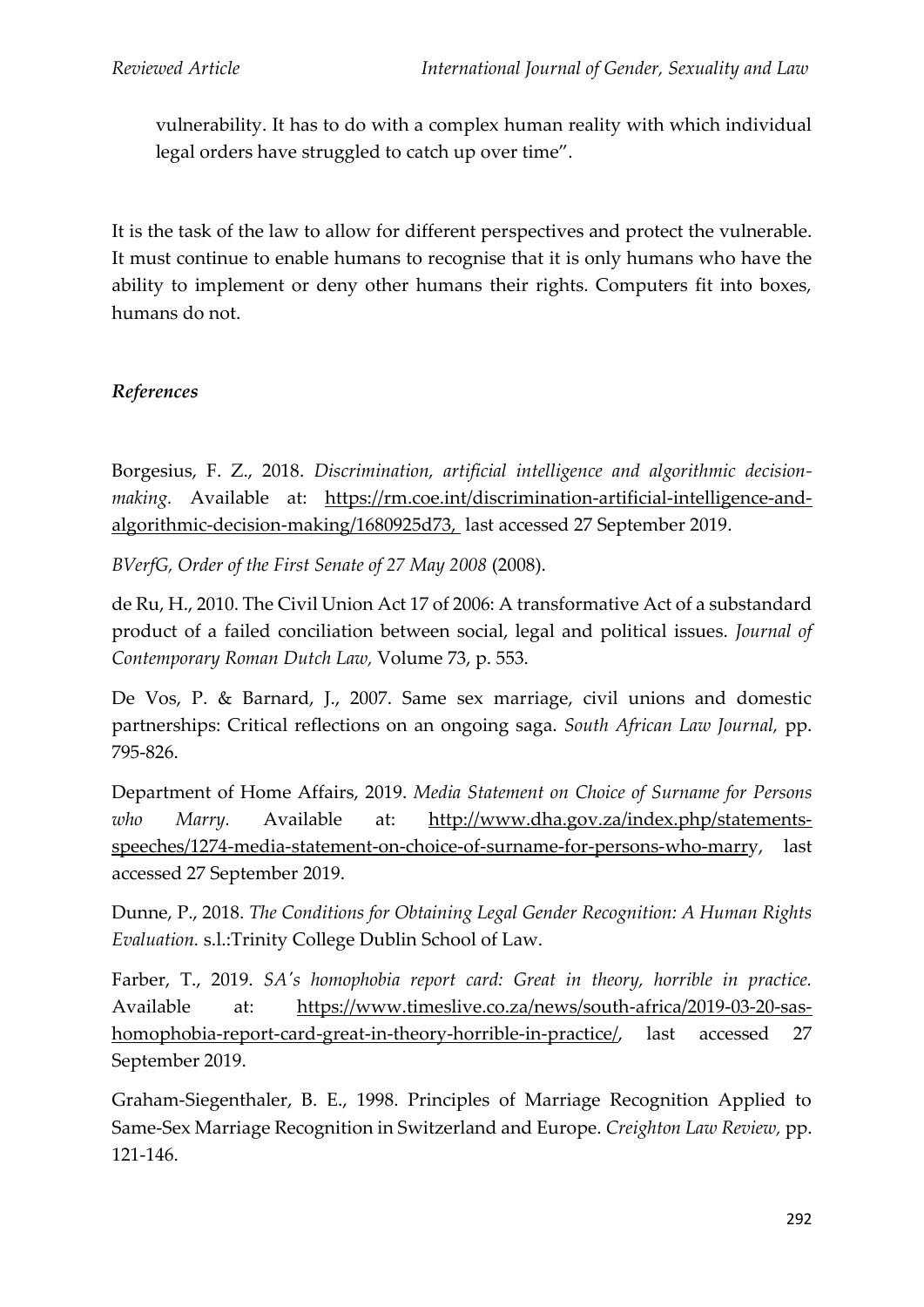Grobler, R., 2019. *Women lash out at home affairs after surname changes.* Available at: https://www.news24.com/SouthAfrica/News/p3-we-want-our-surnames-backwomen-lash-out-at-home-affairs-20190725, last accessed 27 September 2019.

*Hämäläinen v. Finland*, judgment of the Court (Grand Chamber) of 16 July 2014, case number 37359/09, available at https://hudoc.echr.coe.int/eng#{%22itemid%22:[%22001-145768%22]} last accessed on 20 July 2020.Hamilton, F., 2019. Rights for LGBTQ persons: MB v Secretary of State for Work and Pensions. *Family Law,* pp. 54-56.

Henzel, L., 2016. *Back me up! Rights of Trans Children under the Convention on the Rights of the Child.* Available at: https://docplayer.net/123930978-Back-me-up-rights-of-transchildren-under-the-convention-on-the-rights-of-the-child.html, last accessed 20 July 2020.

Hill, D. B. & Willoughby, B. L., 2005. The Development and Validation of the Genderism and Transphobia Scale. *Sex Roles,* Volume 53, pp. 531-544.

Hollingsworth, J., 2019. *Taiwan legalizes same-sex marriage in historic first for Asia.*  Available at: https://edition.cnn.com/2019/05/17/asia/taiwan-same-sex-marriageintl/index.html, last accessed 20 July 2020.

Hsu, J. W., 2013. *Taiwan Reinstates Transgender Couple's Marriage.* Available at: https://blogs.wsj.com/chinarealtime/2013/08/09/taiwan-reinstates-transgendercouples-marriage/, last accessed 9 September 2019.

International Commission of Jurirsts, 2012. *No. 11/08743, 1453, 12/00535, Cour d'Appel de Rennes, France (16 October 2012).* Available at: https://www.icj.org/sogicasebook/no-1108743-1453-1200535-cour-dappel-de-rennes-france-16-october-2012/, last accessed 20 July 2020.

International Commission of Jurists, 2008. *1 BvL 10/05, Federal Constitutional Court of Germany (27 May 2008).* Available at: https://www.icj.org/sogicasebook/1-bvl-1005 federal-constitutional-court-of-germany-27-may-2008, last accessed 29 August 2019.

Köhler, R. & Ehrt, J., 2016. *Legal Gender Recognition in Europe.* Available at: https://tgeu.org/wp-content/uploads/2017/02/Toolkit16LR.pdf, last accessed 29 August 2019.

*MB v Secretary of State for Work and Pensions*, judgment of the Court (Grand Chamber) of 26 June 2018, ECLI:EU:C:2018:492, available at http://curia.europa.eu/juris/document/document.jsf?text=&docid=203337&pageIndex =0&doclang=EN&mode=lst&dir=&occ=first&part=1&ci, last accessed 20 July 2020.

Merriam-Webster Dictionary, 2019. *"Transphobia",* s.l.: s.n.